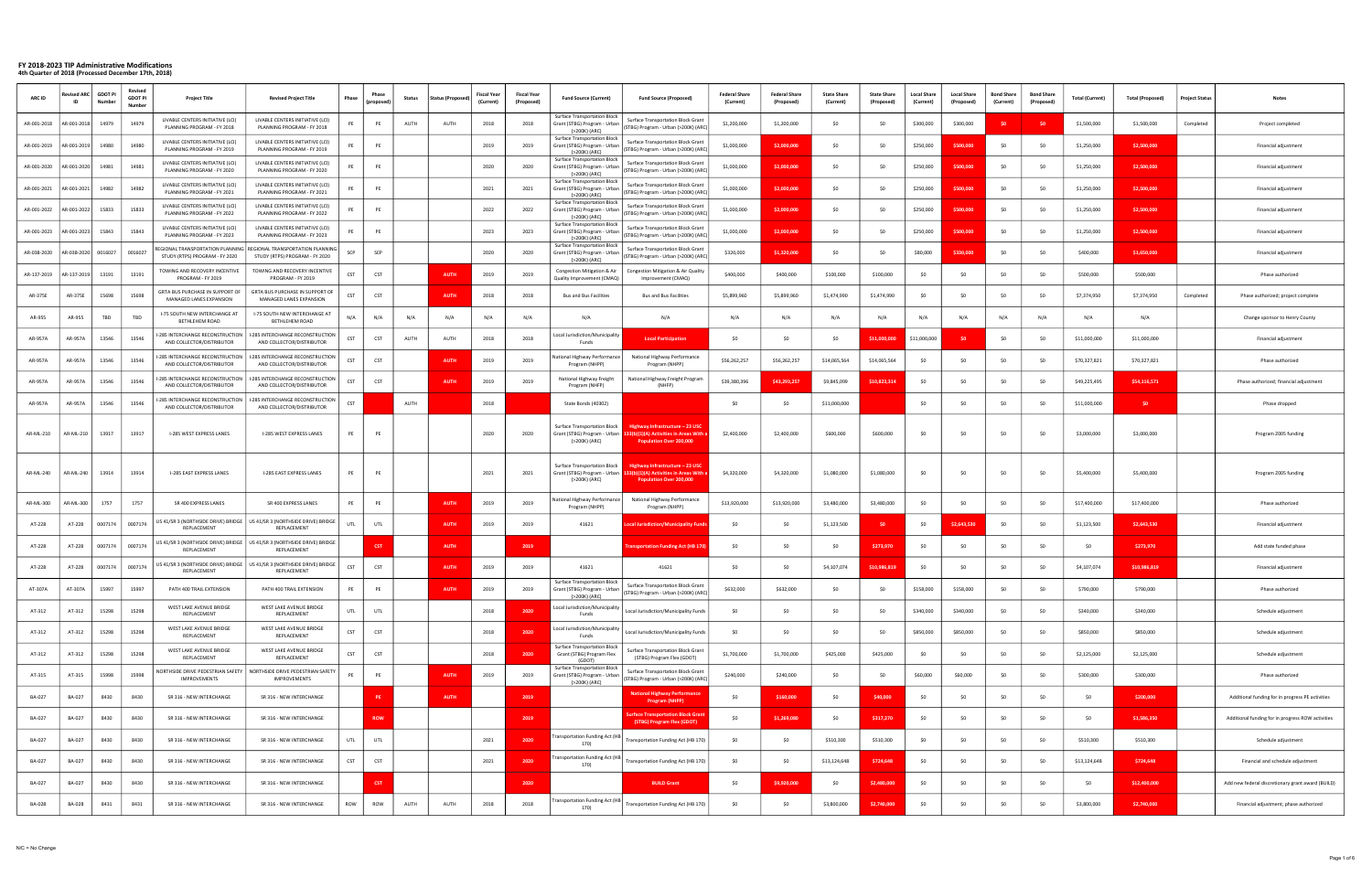| <b>ARC ID</b> | evised AR     | <b>GDOT PI</b><br>Numbe | <b>Revise</b><br><b>GDOT PI</b><br>Number | <b>Project Title</b>                                                       | <b>Revised Project Title</b>                                                             | Phase      | propose    | <b>Status (Proposer</b><br><b>Status</b> | <b>Fiscal Year</b><br>(Current) | Fiscal Yea<br>(Proposed) | <b>Fund Source (Current)</b>                                                                | <b>Fund Source (Proposed)</b>                                          | <b>Federal Share</b><br>(Current) | <b>Federal Share</b><br>(Proposed) | State Share<br>(Current) | <b>State Share</b><br>(Proposed) | <b>Local Share</b><br>(Current | <b>Local Share</b><br>(Proposed) | <b>Bond Share</b><br>(Current) | <b>Bond Share</b><br>(Propose | <b>Total (Current)</b> | <b>Total (Proposed)</b> | <b>Project Status</b> | Notes                                                                |
|---------------|---------------|-------------------------|-------------------------------------------|----------------------------------------------------------------------------|------------------------------------------------------------------------------------------|------------|------------|------------------------------------------|---------------------------------|--------------------------|---------------------------------------------------------------------------------------------|------------------------------------------------------------------------|-----------------------------------|------------------------------------|--------------------------|----------------------------------|--------------------------------|----------------------------------|--------------------------------|-------------------------------|------------------------|-------------------------|-----------------------|----------------------------------------------------------------------|
| BA-032        | BA-032        | 13819                   | 13819                                     | SR 82 BRIDGE UPGRADE                                                       | SR 82 BRIDGE UPGRADE                                                                     | ROW        | ROW        |                                          | 2020                            | 2020                     | <b>Surface Transportation Block</b><br>Grant (STBG) Program Flex<br>(GDOT)                  | Surface Transportation Block Grant<br>(STBG) Program Flex (GDOT)       | \$100,000                         | \$135.86                           | \$25,000                 | \$33,966                         | SO.                            | SO.                              |                                |                               | \$125,000              | \$169,830               |                       | Financial adjustment                                                 |
| BA-038        | BA-038        | 15609                   | 15609                                     | PATRICK MILL ROAD BRIDGE<br>REPLACEMENT                                    | PATRICK MILL ROAD BRIDGE<br>REPLACEMENT                                                  | ROW        | ROW        |                                          | 2020                            | 2021                     | Surface Transportation Block<br>Grant (STBG) Program Off-<br>System Bridge                  | Surface Transportation Block Grant<br>(STBG) Program Off-System Bridge | \$83,600                          | \$83,600                           | \$20,900                 | \$20,900                         |                                | - SO                             |                                |                               | \$104,500              | \$104,500               |                       | Schedule adjustment                                                  |
| BA-038        | BA-038        | 15609                   | 15609                                     | PATRICK MILL ROAD BRIDGE<br>REPLACEMENT                                    | PATRICK MILL ROAD BRIDGE<br>REPLACEMENT                                                  | UTL        | UTL        |                                          | 2022                            | 2023                     | Surface Transportation Block<br>Grant (STBG) Program Off-<br>System Bridge                  | Surface Transportation Block Grant<br>(STBG) Program Off-System Bridge | \$8,000                           | \$8,000                            | \$2,000                  | \$2,000                          | -SO                            | S0                               |                                |                               | \$10,000               | \$10,000                |                       | Schedule adjustment                                                  |
| <b>BA-038</b> | <b>BA-038</b> | 15609                   | 15609                                     | PATRICK MILL ROAD BRIDGE<br>REPLACEMENT                                    | PATRICK MILL ROAD BRIDGE<br>REPLACEMENT                                                  | CST        | <b>CST</b> |                                          | 2022                            | 2023                     | Surface Transportation Block<br>Grant (STBG) Program Off-<br><b>System Bridge</b>           | Surface Transportation Block Grant<br>(STBG) Program Off-System Bridge | \$1,040,000                       | \$1,040,000                        | \$260,000                | \$260,000                        |                                | - SO                             |                                |                               | \$1,300,000            | \$1,300,000             |                       | Schedule adjustment                                                  |
| <b>BA-039</b> | BA-039        | 15610                   | 15610                                     | OLD THOMPSON MILL ROAD BRIDGE<br>REPLACEMENT                               | OLD THOMPSON MILL ROAD BRIDGE<br>REPLACEMENT                                             | CST        | CST        |                                          | 2022                            | 2023                     | <b>Surface Transportation Block</b><br>Grant (STBG) Program Off-                            | Surface Transportation Block Grant<br>(STBG) Program Off-System Bridge | \$880,000                         | \$880,000                          | \$220,000                | \$220,000                        |                                |                                  |                                |                               | \$1,100,000            | \$1,100,000             |                       | Schedule adjustment                                                  |
| BA-039        | <b>BA-039</b> | 15610                   | 15610                                     | OLD THOMPSON MILL ROAD BRIDGE<br>REPLACEMENT                               | OLD THOMPSON MILL ROAD BRIDGE<br>REPLACEMENT                                             | ROW        | ROW        |                                          | 2020                            | 2021                     | System Bridge<br>Surface Transportation Block<br>Grant (STBG) Program Off-<br>System Bridge | Surface Transportation Block Grant<br>(STBG) Program Off-System Bridge | \$102,800                         | \$102,800                          | \$25,700                 | \$25,700                         |                                |                                  |                                |                               | \$128,500              | \$128,500               |                       | Schedule adjustment                                                  |
| BA-040        | <b>BA-040</b> | 15323                   | 15323                                     | EXCHANGE BOULEVARD EXTENSION                                               | EXCHANGE BOULEVARD EXTENSION                                                             | ROW        | ROW        |                                          | 2020                            | 2022                     | ransportation Funding Act (HB<br>170                                                        | Transportation Funding Act (HB 170)                                    | \$0                               | \$0                                | \$10,503,000             | \$10,503,000                     |                                | - SO                             |                                |                               | \$10,503,000           | \$10,503,000            |                       | Schedule adjustment                                                  |
| BA-040        | BA-040        | 15323                   | 15323                                     | EXCHANGE BOULEVARD EXTENSION                                               | EXCHANGE BOULEVARD EXTENSION                                                             | UTL        |            |                                          | 2021                            |                          | ransportation Funding Act (HB<br>170)                                                       |                                                                        | SO.                               | -SO                                | \$208,750                |                                  | SO.                            | - SO                             |                                |                               | \$208,750              | SO <sub>1</sub>         |                       | Schedule adjustment                                                  |
| BA-040        | BA-040        | 15323                   | 15323                                     | EXCHANGE BOULEVARD EXTENSION                                               | EXCHANGE BOULEVARD EXTENSION                                                             | CST        | ALL        |                                          | 2021                            | LR 2024-203              | ransportation Funding Act (HE<br>170)                                                       | Transportation Funding Act (HB 170)                                    | \$0                               | <b>SO</b>                          | \$8,085,668              | \$8,294,41                       | SO                             | - SO                             |                                |                               | \$8,085,668            | \$8,294,418             |                       | Schedule adjustment                                                  |
| CH-010A2      | CH-010A2      | 13526                   | 13526                                     | BELLS FERRY ROAD WIDENING                                                  | BELLS FERRY ROAD WIDENING                                                                | ROW        | ROW        |                                          | 2020                            | 2020                     | Local Jurisdiction/Municipality<br>Funds                                                    | Local Jurisdiction/Municipality Funds                                  | S0                                |                                    | \$0                      | -SO                              | \$10,352,966                   | 6.049.00                         |                                |                               | \$10,352,966           | \$16,049,000            |                       | Financial adjustment                                                 |
| CH-010A2      | CH-010A2      | 13526                   | 13526                                     | BELLS FERRY ROAD WIDENING                                                  | BELLS FERRY ROAD WIDENING                                                                | ALL        | ALL        |                                          | LR 2024-2030                    | LR 2024-2030             | ansportation Funding Act (HE<br>170)                                                        | Transportation Funding Act (HB 170)                                    | -SO                               | SO.                                | \$29,420,964             | \$35.324.56                      | SO.                            |                                  |                                |                               | \$29,420,964           | \$35,324,569            |                       | Financial adjustment                                                 |
| CH-010B       | CH-010E       | 0013525                 | 0013525                                   | BELLS FERRY ROAD BRIDGE<br>REPLACEMENT AND APPROACH<br><b>IMPROVEMENTS</b> | BELLS FERRY ROAD BRIDGE<br>REPLACEMENT AND APPROACH<br><b>IMPROVEMENTS</b>               | CST        | <b>CST</b> |                                          | 2021                            | 2022                     | <b>Surface Transportation Block</b><br>Grant (STBG) Program Flex<br>(GDOT                   | Surface Transportation Block Grant<br>(STBG) Program Flex (GDOT)       | \$12,918,198                      | \$13,176,562                       | \$3,229,550              | \$3,294,14                       | SO.                            |                                  |                                |                               | \$16,147,748           | \$16,470,703            |                       | Financial and schedule adjustment concurrent with TIP<br>Amendment 6 |
| CH-010B       | CH-010B       | 0013525                 | 0013525                                   | BELLS FERRY ROAD BRIDGE<br>REPLACEMENT AND APPROACH<br>IMPROVEMENTS        | BELLS FERRY ROAD BRIDGE<br>REPLACEMENT AND APPROACH<br><b>IMPROVEMENTS</b>               | UTL        | UTL        |                                          | 2021                            | 2022                     | Surface Transportation Block<br>Grant (STBG) Program Flex<br>(GDOT)                         | Surface Transportation Block Grant<br>(STBG) Program Flex (GDOT)       | \$716,375                         | \$730,702                          | \$179,094                | \$182,676                        | SO.                            | - SO                             |                                |                               | \$895,469              | \$913,378               |                       | Financial and schedule adjustment                                    |
| CH-010B       | CH-010B       | 0013525                 | 0013525                                   | BELLS FERRY ROAD BRIDGE<br>REPLACEMENT AND APPROACH<br>IMPROVEMENTS        | BELLS FERRY ROAD BRIDGE<br>REPLACEMENT AND APPROACH<br><b>IMPROVEMENTS</b>               | ROW        | ROW        |                                          | 2019                            | 2020                     | Local Jurisdiction/Municipality<br>Funds                                                    | Local Jurisdiction/Municipality Funds                                  | \$0                               | - SO                               | SO                       | - 50                             | \$1,772,760                    | \$1,808,21                       |                                |                               | \$1,772,760            | \$1,808,215             |                       | Financial and schedule adjustment                                    |
| CH-020A3      | CH-020A3      | 9164                    | 9164                                      |                                                                            | SR 20 (CUMMING HIGHWAY) WIDENING   SR 20 (CUMMING HIGHWAY) WIDENING                      | UTL        | UTL        |                                          | 2019                            | 2019                     | ransportation Funding Act (HI<br>170)                                                       | Transportation Funding Act (HB 170)                                    | S0                                |                                    | \$354,000                | \$2,555.01                       | SO                             |                                  |                                |                               | \$354,000              | \$2,555,015             |                       | Financial adjustment                                                 |
| CH-020A3      | CH-020A3      | 9164                    | 9164                                      |                                                                            | SR 20 (CUMMING HIGHWAY) WIDENING   SR 20 (CUMMING HIGHWAY) WIDENING                      | <b>CST</b> | <b>CST</b> |                                          | 2019                            | 2019                     | ransportation Funding Act (HE<br>170)                                                       | Transportation Funding Act (HB 170)                                    | S0                                | SO.                                | \$8,415,865              | \$24,401,795                     | SO.                            |                                  |                                |                               | \$8,415,865            | \$24,401,795            |                       | Financial adjustment                                                 |
| CH-030        | CH-030        | 16365                   | 16365                                     | IMPROVEMENTS                                                               | SR 92 (ALABAMA ROAD) INTERSECTION   SR 92 (ALABAMA ROAD) INTERSECTION<br>IMPROVEMENTS    | PE         | PE         | <b>AUTH</b>                              | 2018                            | 2019                     | ocal Jurisdiction/Municipality<br>Funds                                                     | Local Jurisdiction/Municipality Funds                                  | \$0                               | SO.                                | SO.                      |                                  | \$500,000                      | \$500,000                        |                                |                               | \$500,000              | \$500,000               |                       | Schedule adjustment; phase authorized                                |
| CH-232        | CH-232        | 14132                   | 14132                                     |                                                                            | SR 20 (CUMMING HIGHWAY) WIDENING   SR 20 (CUMMING HIGHWAY) WIDENING   ROW                |            | ROW        |                                          | 2020                            | 2020                     | ransportation Funding Act (H<br>170)                                                        | Transportation Funding Act (HB 170)                                    | \$0                               | <b>SO</b>                          | \$8,119,000              | \$5,995,000                      | SO.                            | SO.                              |                                |                               | \$8,119,000            | \$5,995,000             |                       | Financial adjustment                                                 |
| CH-232        | CH-232        | 14132                   | 14132                                     |                                                                            | SR 20 (CUMMING HIGHWAY) WIDENING   SR 20 (CUMMING HIGHWAY) WIDENING                      | ROW        | ROW        |                                          | 2021                            | 2021                     | ransportation Funding Act (HI<br>170)                                                       | Fransportation Funding Act (HB 170)                                    | SO                                | -SO                                | \$8,119,000              | \$17,985,00                      | SO                             |                                  |                                |                               | \$8,119,000            | \$17,985,000            |                       | Financial adjustment                                                 |
| CH-233        | CH-233        | 14133                   | 14133                                     |                                                                            | SR 20 (CUMMING HIGHWAY) WIDENING   SR 20 (CUMMING HIGHWAY) WIDENING   ROW                |            | ROW        |                                          | 2020                            | 2020                     | ransportation Funding Act (HI<br>170)                                                       | Transportation Funding Act (HB 170)                                    | \$0                               | \$0                                | \$6,400,500              | \$3,200,250                      |                                |                                  |                                |                               | \$6,400,500            | \$3,200,250             |                       | Financial adjustment                                                 |
| CH-233        | CH-233        | 14133                   | 14133                                     |                                                                            | SR 20 (CUMMING HIGHWAY) WIDENING   SR 20 (CUMMING HIGHWAY) WIDENING                      | ROW        | ROW        |                                          | 2021                            | 2021                     | ransportation Funding Act (H)<br>170)                                                       | Transportation Funding Act (HB 170)                                    | S0                                | SO.                                | \$6,400,500              | \$9.600.75                       | -SO                            |                                  |                                |                               | \$6,400,500            | \$9,600,750             |                       | Financial adjustment                                                 |
| CH-240        | CH-240        | 16015                   | 16015                                     | NOONDAY CREEK TRAIL EXTENSION                                              | NOONDAY CREEK TRAIL EXTENSION                                                            | PE         | PE         | <b>AUTH</b>                              | 2019                            | 2019                     | <b>Fransportation Alternatives</b><br>(Section 133(h)) - Urban<br>(>200K) (ARC)             | ransportation Alternatives (Section<br>133(h)) - Urban (>200K) (ARC)   | \$248,000                         | \$248,000                          | SO                       |                                  | \$62,000                       | \$62,000                         | SO.                            |                               | \$310,000              | \$310,000               |                       | Phase authorized                                                     |
| CL-064        | CL-064        | 322050-                 | 322050-                                   | US 23 WIDENING                                                             | US 23 WIDENING                                                                           | UTL        | UTL        |                                          | 2020                            | 2021                     | ransportation Funding Act (HI<br>170)                                                       | Transportation Funding Act (HB 170)                                    | \$0                               | \$0                                | \$1,932,000              | \$1,932,000                      | \$0                            | \$0                              | \$0                            | \$0                           | \$1,932,000            | \$1,932,000             |                       | Schedule adjustment                                                  |
| CL-064        | CL-064        | 322050-                 | 322050-                                   | US 23 WIDENING                                                             | US 23 WIDENING                                                                           | <b>CST</b> | <b>CST</b> |                                          | 2020                            | 2021                     | ansportation Funding Act (H<br>170)                                                         | Fransportation Funding Act (HB 170)                                    | \$0                               | SO.                                | \$24,932,647             | \$24,932,647                     | SO                             | SO                               | SO.                            | - SO                          | \$24,932,647           | \$24,932,647            |                       | Schedule adjustment                                                  |
| CL-269        | CL-269        | 15631                   | 15631                                     | BROWN ROAD BRIDGE REPLACEMENT                                              | BROWN ROAD BRIDGE REPLACEMENT                                                            | ROW        | ROW        |                                          | 2021                            | 2019                     | Local Jurisdiction/Municipality<br>Funds                                                    | <b>STATE (40301)</b>                                                   | \$0                               | \$0                                | \$0                      | \$147,000                        | \$125,000                      | \$0                              |                                | - SC                          | \$125,000              | \$147,000               |                       | Financial and schedule adjustment                                    |
| CL-269        | CL-269        | 15631                   | 15631                                     | BROWN ROAD BRIDGE REPLACEMENT                                              | BROWN ROAD BRIDGE REPLACEMENT                                                            | ROW        | ROW        |                                          | 2021                            | 2019                     | <b>Surface Transportation Block</b><br>Grant (STBG) Program Off-<br>System Bridge           | Surface Transportation Block Grant<br>(STBG) Program Off-System Bridge | \$100,000                         | \$117,600                          | \$25,000                 | \$29,400                         | \$0                            | SO.                              | SO.                            | - SO                          | \$125,000              | \$147,000               |                       | Financial and schedule adjustment                                    |
| CO-301        | CO-301        | 6862                    | 6862                                      | ROAD) WIDENING                                                             | SR 92 (LAKE ACWORTH DRIVE / COWAN   SR 92 (LAKE ACWORTH DRIVE / COWAN<br>ROAD) WIDENING  |            | <b>ROW</b> | <b>AUTH</b>                              |                                 | 2019                     |                                                                                             | <b>Insportation Funding Act (HB 170)</b>                               | \$0                               | SO.                                | \$0                      | \$1,950,000                      | \$0                            | SO.                              | -SO                            | -SO                           | \$0                    | \$1,950,000             |                       | Add state funded phase; authorized                                   |
| CO-301        | CO-301        | 6862                    | 6862                                      | ROAD) WIDENING                                                             | SR 92 (LAKE ACWORTH DRIVE / COWAN   SR 92 (LAKE ACWORTH DRIVE / COWAN<br>ROAD) WIDENING  | CST        | CST        | <b>AUTH</b>                              | 2019                            | 2019                     | ransportation Funding Act (HE<br>170)                                                       | Transportation Funding Act (HB 170)                                    | \$0                               | \$0                                | \$31,807,330             | \$33,841,782                     | \$0                            | \$0                              | SO.                            | \$0                           | \$31,807,330           | \$33,841,782            |                       | Financial adjustment; phase authorized                               |
| CO-311        | CO-311        | 731865-                 | 731865-                                   | SR 92 (LAKE ACWORTH DRIVE) BRIDGE<br>REPLACEMENT AND WIDENING              | SR 92 (LAKE ACWORTH DRIVE) BRIDGE<br>REPLACEMENT AND WIDENING                            | CST        | CST        | <b>AUTH</b>                              | 2019                            | 2019                     | 41621                                                                                       | 41621                                                                  | \$0                               | \$0                                | \$18,652,078             | \$16,615,438                     | \$0                            | SO                               | \$0                            | - SO                          | \$18,652,078           | \$16,615,438            | Completed             | Financial adjustment; project completed                              |
| CO-311        | CO-311        | 731865-                 | 731865-                                   | SR 92 (LAKE ACWORTH DRIVE) BRIDGE<br>REPLACEMENT AND WIDENING              | SR 92 (LAKE ACWORTH DRIVE) BRIDGE<br>REPLACEMENT AND WIDENING                            |            | <b>CST</b> | <b>AUTH</b>                              | 2019                            | 2019                     |                                                                                             | nsportation Funding Act (HB 170                                        | S <sub>0</sub>                    | SO                                 | \$0                      | \$415,386                        | SO                             | SO                               |                                | - SO                          | SO                     | \$415,386               | Completed             | Financial adjustment                                                 |
| CO-380        | CO-380        | 13967                   | 13967                                     | CONNECTOR                                                                  | WINDY HILL ROAD - TERRELL MILL ROAD   WINDY HILL ROAD - TERRELL MILL ROAD  <br>CONNECTOR |            | <b>UTL</b> |                                          |                                 | 2019                     |                                                                                             | <b>ocal Jurisdiction/Municipality Fun</b>                              | \$0                               | S0                                 | \$0                      | -SO                              | SO                             | \$850,000                        | SO.                            | - SO                          | \$0                    | \$850,000               |                       | Add local funded phase                                               |
| CO-380        | CO-380        | 13967                   | 13967                                     | CONNECTOR                                                                  | WINDY HILL ROAD - TERRELL MILL ROAD   WINDY HILL ROAD - TERRELL MILL ROAD  <br>CONNECTOR |            | <b>CST</b> |                                          |                                 | 2019                     |                                                                                             | <b>Georgia Transportation</b><br><b>Infrastructure Bank</b>            | \$0                               | SO.                                | \$0                      | \$1,500,000                      | \$0                            | SO                               | SO.                            | - so                          | \$0                    | \$1,500,000             |                       | Add state GTIB funded phase                                          |
| CO-380        | CO-380        | 13967                   | 13967                                     | CONNECTOR                                                                  | WINDY HILL ROAD - TERRELL MILL ROAD   WINDY HILL ROAD - TERRELL MILL ROAD  <br>CONNECTOR | CST        | CST        |                                          | 2019                            | 2019                     | Local Jurisdiction/Municipality<br>Funds                                                    | Local Jurisdiction/Municipality Funds                                  | \$0                               | \$0                                | \$0                      | \$0                              | \$3,467,001                    | \$1,967,000                      | \$0                            | \$0                           | \$3,467,001            | \$1,967,000             |                       | Financial adjustment                                                 |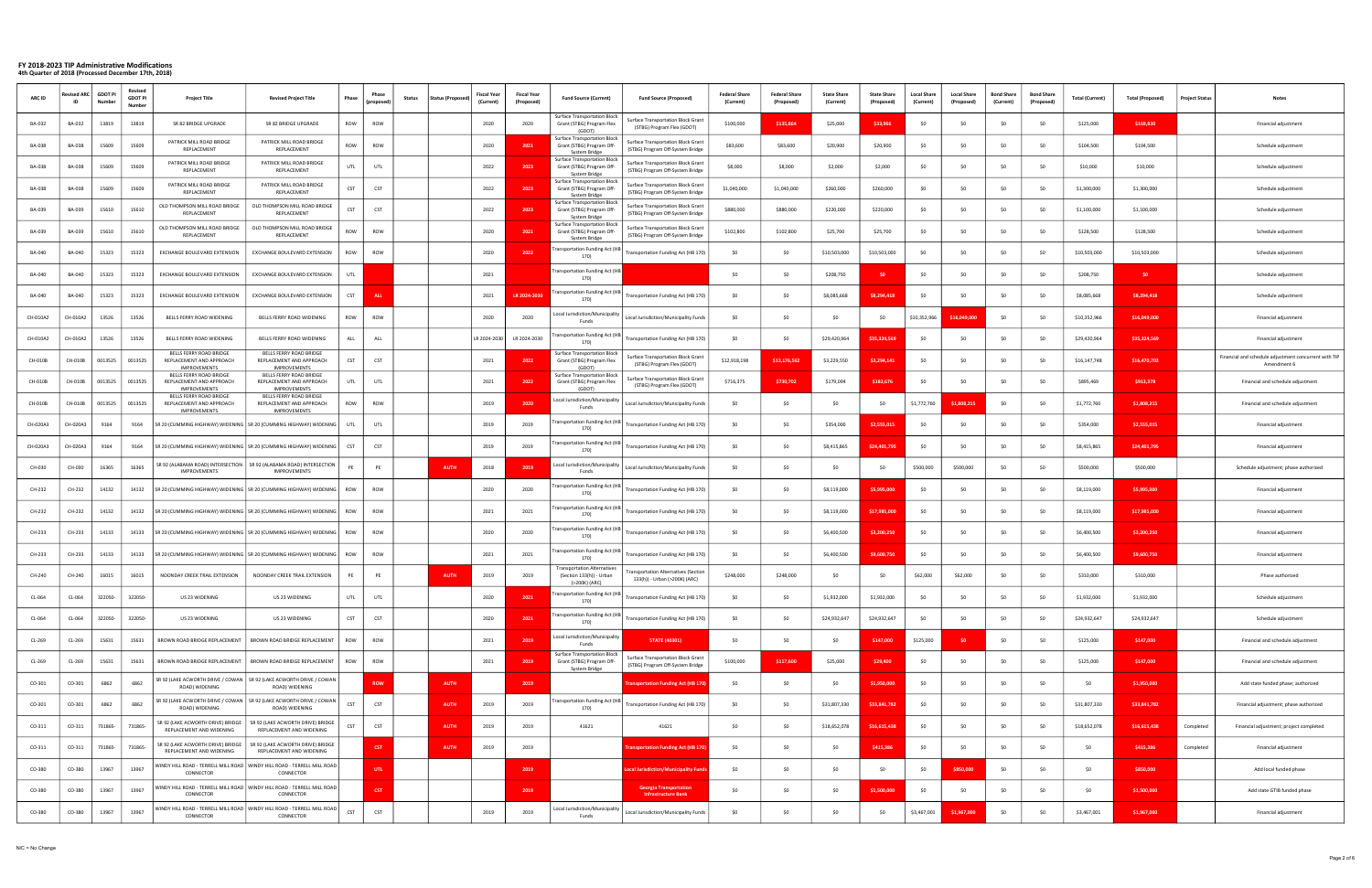| <b>ARC ID</b> | evised A<br>ID   | GDOT PI<br><b>Numb</b> | Revise<br><b>GDOT PI</b><br>Numbe | <b>Project Title</b>                                                                     | <b>Revised Project Title</b>                                                                                                                     | Phase      | Phase           | <b>Status</b> | <b>Status (Propose</b> | <b>Fiscal Year</b><br>(Current) | <b>Fiscal Year</b><br>(Proposeo | <b>Fund Source (Current)</b>                                                         | <b>Fund Source (Proposed)</b>                                                   | <b>Federal Share</b><br>(Current) | <b>Federal Share</b><br>(Proposed) | <b>State Share</b><br>(Current) | <b>State Share</b><br>(Proposed) | <b>Local Share</b><br>(Current | <b>Local Share</b><br>(Proposed | <b>Bond Share</b><br>(Current | <b>Bond Share</b><br>(Propose | <b>Total (Current)</b> | <b>Total (Proposed)</b> | <b>Project Status</b> | <b>Notes</b>                                                                |
|---------------|------------------|------------------------|-----------------------------------|------------------------------------------------------------------------------------------|--------------------------------------------------------------------------------------------------------------------------------------------------|------------|-----------------|---------------|------------------------|---------------------------------|---------------------------------|--------------------------------------------------------------------------------------|---------------------------------------------------------------------------------|-----------------------------------|------------------------------------|---------------------------------|----------------------------------|--------------------------------|---------------------------------|-------------------------------|-------------------------------|------------------------|-------------------------|-----------------------|-----------------------------------------------------------------------------|
| CO-402        | CO-402           | TBD                    | TBD                               | GRTA MANAGED LANES SYSTEM PARK<br>AND RIDE EXPANSION - COBB COUNTY                       | GRTA MANAGED LANES SYSTEM PARK<br>AND RIDE EXPANSION - COBB COUNTY                                                                               |            | PE              |               | AUTH                   | 2018                            | 2018                            | <b>Bus and Bus Facilities</b>                                                        | <b>Bus and Bus Facilities</b>                                                   | \$1,086,326                       | \$1,086,326                        | \$120,000                       | \$120,000                        |                                |                                 | \$151,581                     | \$151,581                     | \$1,357,907            | \$1,357,907             |                       | Phase authorized                                                            |
| CO-402        | CO-402           | TBD                    | TBD                               | GRTA MANAGED LANES SYSTEM PARK<br>AND RIDE EXPANSION - COBB COUNTY                       | GRTA MANAGED LANES SYSTEM PARK<br>AND RIDE EXPANSION - COBB COUNTY                                                                               | CST        | <b>CST</b>      |               | AUTH                   | 2018                            | 2018                            | <b>Bus and Bus Facilities</b>                                                        | <b>Bus and Bus Facilities</b>                                                   | \$1,837,343                       | \$1,837,343                        | \$4,015,000                     | \$4,015,000                      |                                |                                 |                               |                               | \$5,852,343            | \$5,852,343             |                       | Phase authorized                                                            |
| CO-442        | CO-442           | TBD                    |                                   | SR 5 (ATLANTA STREET) INTERSECTION<br>IMPROVEMENTS AT SR 120 (SOUTH<br>MARIETTA PARKWAY) | <b>5 (ATLANTA STREET) INTERSECTION</b><br><b>IMPROVEMENTS AT SR 120 ALT</b>                                                                      | N/A        | N/A             | N/A           | N/A                    | N/A                             | N/A                             | N/A                                                                                  | N/A                                                                             | N/A                               | N/A                                | N/A                             | N/A                              | N/A                            | N/A                             | N/A                           | N/A                           | N/A                    | N/A                     |                       | Update GDOT PI. Project description change.                                 |
| CO-445A       | CO-445A          | 12609                  | 12609                             | KENNESAW TRUCK ROUTE SIGNAGE<br>PHASE I - JILES ROAD                                     | KENNESAW TRUCK ROUTE SIGNAGE<br>PHASE I - JILES ROAD                                                                                             | CST        | CST             |               |                        | 2019                            | 2019                            | Surface Transportation Block<br>Grant (STBG) Program - Urban<br>(>200K) (ARC)        | <b>Surface Transportation Block Grant</b><br>STBG) Program - Urban (>200K) (ARC | \$320,000                         | \$550,41                           | SO                              |                                  | \$189,093                      | \$137.60                        |                               |                               | \$509,093              | \$688,019               |                       | Financial adjustment                                                        |
| CO-445B       | $CO-445F$        | 15699                  | 15699                             | <b>CENNESAW TRUCK ROUTE SIGNAGE</b><br>PHASE II - CHEROKEE STREET                        | KENNESAW TRUCK ROUTE SIGNAGE<br>PHASE II - CHEROKEE STREET                                                                                       | CST        | CST             |               |                        | 2019                            | 2019                            | <b>Surface Transportation Block</b><br>Grant (STBG) Program - Urbar<br>(>200K) (ARC) | Surface Transportation Block Grant<br>(STBG) Program - Urban (>200K) (ARC)      | \$160,000                         | \$240.075                          | \$0                             |                                  | \$269,438                      | \$60,019                        |                               |                               | \$429,438              | \$300,094               |                       | Financial adjustment                                                        |
| CO-447        | CO-447           | 12808                  | 12808                             | <b>BOB CALLAN TRUNK TRAIL PHASE II -</b><br><b>SECTION B</b>                             | <b>BOB CALLAN TRUNK TRAIL PHASE II -</b><br><b>SECTION B</b>                                                                                     | PE         | PE              |               | <b>AUTH</b>            | 2019                            | 2019                            | <b>Transportation Alternatives</b><br>(Section 133(h)) - Urban<br>(>200K) (ARC)      | ransportation Alternatives (Sectior<br>133(h)) - Urban (>200K) (ARC)            | \$352,000                         | \$352,000                          | \$0                             |                                  | \$88,000                       | \$88,000                        |                               |                               | \$440,000              | \$440,000               |                       | Phase authorized                                                            |
| CO-462        | $CO-46$          | 15042                  | 15042                             | ROTTENWOOD CREEK TRAIL - PHASE 1                                                         | ROTTENWOOD CREEK TRAIL - PHASE 1                                                                                                                 |            | PE              |               |                        |                                 | 2019                            |                                                                                      | sportation Alternatives (Sectio<br>133(h)) - Urban (>200K) (ARC)                |                                   | \$720,000                          |                                 | - SO                             |                                | \$180,000                       |                               |                               | -SO                    | \$900,000               |                       | Additional funding for in progress PE activities                            |
| CO-467        | CO-467           | 15049                  | 15049                             | ROTTENWOOD CREEK - PHASE 2                                                               | ROTTENWOOD CREEK - PHASE 2                                                                                                                       | SCP        | SCP             |               | <b>AUTH</b>            | 2019                            | 2019                            | <b>Transportation Alternatives</b><br>(Section 133(h)) - Urban<br>(>200K) (ARC)      | ransportation Alternatives (Section<br>133(h)) - Urban (>200K) (ARC)            | \$400,000                         | \$400,000                          | SO                              |                                  | \$100,000                      | \$100,000                       |                               |                               | \$500,000              | \$500,000               |                       | Phase authorized                                                            |
| CO-467        | CO-467           | 15049                  | 15049                             | ROTTENWOOD CREEK - PHASE 2                                                               | ROTTENWOOD CREEK - PHASE 2                                                                                                                       |            | <b>SCP</b>      |               | AUTH                   |                                 | 2017                            |                                                                                      | ansportation Alternatives (Sect<br>133(h)) - Urban (>200K) (ARC                 | \$0                               | \$78,695                           | SO                              |                                  |                                | \$19,674                        |                               |                               | SO                     | \$98,369                |                       | Phase authorized (corrects DB error)                                        |
| CO-469        | CO-469           | 16366                  | 16366                             | OBBLINC WEEKEND TRANSIT SERVICE<br>(OPERATING ASSISTANCE)                                | COBBLINC WEEKEND TRANSIT SERVICE<br>(OPERATING ASSISTANCE)                                                                                       | CST        | <b>CST</b>      |               | <b>AUTH</b>            | 2019                            | 2019                            | Congestion Mitigation & Air<br>Quality Improvement (CMAQ)                            | Congestion Mitigation & Air Quality<br>Improvement (CMAQ)                       | \$1,360,000                       | \$1,360,000                        | SO                              |                                  | \$340,000                      | \$340,000                       |                               |                               | \$1,700,000            | \$1,700,000             |                       | Phase authorized                                                            |
| CO-470        | CO-470           | 16028                  | 16028                             | WEST ATLANTA STREET TRAIL                                                                | WEST ATLANTA STREET TRAIL                                                                                                                        | PE         | PE              |               | AUTH                   | 2019                            | 2019                            | <b>Transportation Alternatives</b><br>(Section 133(h)) - Urban<br>(>200K) (ARC)      | ransportation Alternatives (Section<br>133(h)) - Urban (>200K) (ARC)            | \$240,000                         | \$240,000                          | \$0                             |                                  | \$60,000                       | \$60,000                        |                               |                               | \$300,000              | \$300,000               | Completed             | Phase authorized; project completed (flex to FTA)                           |
| CO-470        | $CO - 47$        | 16028                  | 16028                             | WEST ATLANTA STREET TRAIL                                                                | WEST ATLANTA STREET TRAIL                                                                                                                        | ROW        | ROW             |               | AUTH                   | 2019                            | 2019                            | <b>Transportation Alternatives</b><br>(Section 133(h)) - Urban<br>(>200K) (ARC)      | ransportation Alternatives (Section<br>133(h)) - Urban (>200K) (ARC)            | \$776,000                         | \$776,000                          | \$0                             |                                  | \$194,000                      | \$194,000                       |                               |                               | \$970,000              | \$970,000               | Completed             | Phase authorized; project completed (flex to FTA)                           |
| CO-470        | CO-470           | 16028                  | 16028                             | WEST ATLANTA STREET TRAIL                                                                | WEST ATLANTA STREET TRAIL                                                                                                                        | <b>CST</b> | <b>CST</b>      |               | AUTH                   | 2019                            | 2019                            | <b>Transportation Alternatives</b><br>(Section 133(h)) - Urban<br>(>200K) (ARC)      | ransportation Alternatives (Section<br>133(h)) - Urban (>200K) (ARC)            | \$740,000                         | \$740,000                          | SO                              |                                  | \$185,000                      | \$185,000                       |                               |                               | \$925,000              | \$925,000               | Completed             | Phase authorized; project completed (flex to FTA)                           |
| CO-472        | CO-472           | 16036                  | 16036                             | SR 139 (MABLETON PARKWAY) TRAIL -<br>PHASE II                                            | SR 139 (MABLETON PARKWAY) TRAIL -<br>PHASE II                                                                                                    | SCP        |                 |               | AUTH                   | 2019                            | 2019                            | Surface Transportation Block<br>Grant (STBG) Program - Urban<br>(>200K) (ARC)        | Surface Transportation Block Grant<br>(STBG) Program - Urban (>200K) (ARC       | \$400,000                         | \$400,000                          | \$0                             |                                  | \$100,000                      | \$100,000                       |                               |                               | \$500,000              | \$500,000               |                       | Phase authorized                                                            |
| CW-079        | CW-079           | 13930                  | 13930                             | SR 54 BRIDGE REPLACEMENT                                                                 | SR 54 BRIDGE REPLACEMENT                                                                                                                         |            | UTL             |               |                        |                                 | 2021                            |                                                                                      | <b>Surface Transportation Block Grant</b><br>(STBG) GDOT                        |                                   | \$212.242                          |                                 | \$53,060                         |                                | - SO                            |                               |                               | \$0                    | \$265,302               |                       | Break out utility relocation activities from existing<br>construction phase |
| DK-353        | DK-353           | 7613                   | 7613                              | DOWNTOWN CLARKSTON ROADWAY<br>OPERATIONS AND PEDESTRIAN SAFETY<br><b>IMPROVEMENTS</b>    | DOWNTOWN CLARKSTON ROADWAY<br>OPERATIONS AND PEDESTRIAN SAFETY<br><b>IMPROVEMENTS</b>                                                            | CST        | <b>CST</b>      |               | AUTH                   | 2018                            | 2018                            | Georgia Transportation<br>Infrastructure Bank                                        | Georgia Transportation Infrastructure<br>Bank                                   | S <sub>0</sub>                    |                                    | \$1,700,000                     | \$1,700,000                      |                                |                                 |                               |                               | \$1,700,000            | \$1,700,000             | Completed             | Phase authorized; project complete                                          |
| DK-381        | DK-38:           | 16053                  | 16053                             | PEACHTREE CREEK GREENWAY TRAIL<br>PHASE I                                                | PEACHTREE CREEK GREENWAY TRAIL<br>PHASE II                                                                                                       | PE         | PE              |               | AUTH                   | 2019                            | 2019                            | <b>Transportation Alternatives</b><br>(Section 133(h)) - Urban<br>(>200K) (ARC)      | ransportation Alternatives (Section<br>133(h)) - Urban (>200K) (ARC)            | \$200,000                         | \$200,000                          | SO                              |                                  | \$50,000                       | \$50,000                        |                               |                               | \$250,000              | \$250,000               |                       | Phase authorized                                                            |
| DK-382        | DK-382           | 16054                  | 16054                             | <b>I-85 NORTH INTERCHANGE</b><br>IMPROVEMENTS                                            | I-85 NORTH INTERCHANGE<br>IMPROVEMENTS                                                                                                           |            |                 |               | <b>AUTH</b>            |                                 | 2019                            |                                                                                      | urface Transportation Block Gra<br>(STBG) Program Flex (GDOT)                   | S0                                | \$1,040.00                         | SO                              | \$260.00                         | \$0                            | - SO                            |                               |                               | <b>SO</b>              | \$1,300,000             |                       | Additional funding for in progress PE activities                            |
| DK-382        | DK-382           | 16054                  | 16054                             | <b>I-85 NORTH INTERCHANGE</b><br>IMPROVEMENTS                                            | I-85 NORTH INTERCHANGE<br>IMPROVEMENTS                                                                                                           | PE         | PE              |               | AUTH                   | 2019                            | 2019                            | Surface Transportation Block<br>Grant (STBG) Program - Urban<br>(>200K) (ARC)        | Surface Transportation Block Grant<br>(STBG) Program - Urban (>200K) (ARC       | \$400,000                         | \$400,000                          | \$0                             |                                  | \$100,000                      | \$100,000                       |                               |                               | \$500,000              | \$500,000               |                       | Phase authorized                                                            |
| DK-413        | DK-413           | 8121                   | 8121                              | ROCKBRIDGE ROAD BICYCLE AND<br>PEDESTRIAN IMPROVEMENTS                                   | ROCKBRIDGE ROAD BICYCLE AND<br>PEDESTRIAN IMPROVEMENTS                                                                                           | PE         | PE              | AUTH          | AUTH                   | 2014                            | 2014                            | Local Jurisdiction/Municipalit<br>Funds                                              | Local Jurisdiction/Municipality Funds                                           | \$0                               |                                    | \$0                             |                                  | \$21,000                       | \$36,000                        |                               |                               | \$21,000               | \$36,000                |                       | Financial adjustment                                                        |
| DK-413        | DK-413           | 8121                   | 8121                              | ROCKBRIDGE ROAD BICYCLE AND<br>PEDESTRIAN IMPROVEMENTS                                   | ROCKBRIDGE ROAD BICYCLE AND<br>PEDESTRIAN IMPROVEMENTS                                                                                           |            | UTI             |               |                        |                                 | 2019                            |                                                                                      | cal Jurisdiction/Municipality Fu                                                | S0                                |                                    | \$0                             |                                  |                                | \$621,498                       |                               |                               | S0                     | \$621,498               |                       | Add new local phase                                                         |
| DK-413        | DK-413           | 8121                   | 8121                              | ROCKBRIDGE ROAD BICYCLE AND<br>PEDESTRIAN IMPROVEMENTS                                   | ROCKBRIDGE ROAD BICYCLE AND<br>PEDESTRIAN IMPROVEMENTS                                                                                           |            | CS <sub>1</sub> |               |                        |                                 | 2019                            |                                                                                      | cal Jurisdiction/Municipality Fun                                               | \$0                               | \$0                                | \$0                             |                                  |                                | \$2.262.54                      |                               |                               | -SO                    | \$2,262,549             |                       | Add new local phase                                                         |
| DK-422        | DK-422           | 12819                  | 12819                             | US 23/SR 42 (MORELAND AVENUE)<br>SIGNAL UPGRADES                                         | US 23/SR 42 (MORELAND AVENUE)<br>SIGNAL UPGRADES                                                                                                 | <b>CST</b> | <b>CST</b>      |               | <b>AUTH</b>            | 2019                            | 2019                            | Congestion Mitigation & Air<br>Quality Improvement (CMAQ)                            | Congestion Mitigation & Air Quality<br>Improvement (CMAQ)                       | \$1,426,000                       | \$1,831,774                        | \$356,500                       | \$457,943                        | \$0                            | \$0                             | SO                            | \$0                           | \$1,782,500            | \$2,289,717             |                       | Financial adjustment; phase authorized                                      |
| DK-443        | DK-443           | 15629                  | 15629                             | SR 236 (LAVISTA ROAD) PEDESTRIAN<br><b>IMPROVEMENTS</b>                                  | SR 236 (LAVISTA ROAD) PEDESTRIAN<br>IMPROVEMENTS                                                                                                 | <b>CST</b> | <b>CST</b>      |               |                        | 2022                            | 2023                            | <b>Surface Transportation Block</b><br>Grant (STBG) Program Flex<br>(GDOT            | Surface Transportation Block Grant<br>(STBG) Program Flex (GDOT)                | \$1,120,000                       | \$1,120,000                        | \$280,000                       | \$280,000                        | -SO                            | SO.                             |                               | - SC                          | \$1,400,000            | \$1,400,000             |                       | Schedule adjustment                                                         |
| DK-451        | DK-451           | 16055                  | 16055                             | PATH                                                                                     | ASHFORD DUNWOODY ROAD MULTIUSE ASHFORD DUNWOODY ROAD MULTIUSE<br>PATH                                                                            | PE         | PE              |               | <b>AUTH</b>            | 2018                            | 2018                            | Surface Transportation Block<br>Grant (STBG) Program - Urban<br>(>200K) (ARC)        | Surface Transportation Block Grant<br>(STBG) Program - Urban (>200K) (ARC)      | \$80,000                          | \$80,000                           | \$0                             | -SO                              | \$20,000                       | \$20,000                        |                               | - \$0                         | \$100,000              | \$100,000               | Completed             | Phase authorized                                                            |
| DK-452        | DK-452           | 16056                  | 16056                             | ASHFORD DUNWOODY ROAD                                                                    | ASHFORD DUNWOODY ROAD                                                                                                                            | PE         | PE              |               | <b>AUTH</b>            | 2019                            | 2019                            | <b>Surface Transportation Block</b><br>Grant (STBG) Program - Urban<br>(>200K) (ARC) | Surface Transportation Block Grant<br>(STBG) Program - Urban (>200K) (ARC)      | \$240,000                         | \$240,000                          | SO                              | - SO                             | \$60,000                       | \$60,000                        |                               | - so                          | \$300,000              | \$300,000               |                       | Phase authorized                                                            |
| DK-AR-207     | <b>DK-AR-207</b> | 713300-                | 713300-                           | I-285 SOUTH INTERCHANGE<br><b>IMPROVEMENTS</b>                                           | I-285 SOUTH INTERCHANGE<br>IMPROVEMENTS                                                                                                          | ROW        | ROW             |               | <b>AUTH</b>            | 2018                            | 2018                            | Highway Infrastructure - 23<br>USC 133(b)(1)(A) Activities in<br>Any Area            | Highway Infrastructure - 23 USC<br>133(b)(1)(A) Activities in Any Area          | \$18,184,000                      | \$18,184,000                       | \$4,546,000                     | \$4,546,000                      | SO                             | SO.                             |                               |                               | \$22,730,000           | \$22,730,000            |                       | Financial adjustment                                                        |
| DK-AR-207     | DK-AR-207        | 713300-                | 713300-                           | <b>I-285 SOUTH INTERCHANGE</b><br>IMPROVEMENTS                                           | I-285 SOUTH INTERCHANGE<br>IMPROVEMENTS                                                                                                          | UTL        | UTL             |               |                        | 2023                            | 2023                            | National Highway Performance<br>Program (NHPP)                                       | National Highway Performance<br>Program (NHPP)                                  | \$335,199                         | \$367,561                          | \$83,800                        | \$91,890                         | \$0                            | S <sub>0</sub>                  | SO.                           | - \$0                         | \$418,999              | \$459,451               |                       | Financial adjustment                                                        |
| DK-AR-207     | DK-AR-207        | 713300-                | 713300-                           | I-285 SOUTH INTERCHANGE<br>IMPROVEMENTS                                                  | I-285 SOUTH INTERCHANGE<br>IMPROVEMENTS                                                                                                          | <b>CST</b> | <b>CST</b>      |               |                        | 2023                            | 2023                            | Vational Highway Performance<br>Program (NHPP)                                       | National Highway Performance<br>Program (NHPP)                                  | \$37,327,572                      | \$39,832,994                       | \$9,331,893                     | \$9,958,249                      | \$0                            | - SO                            |                               | - SC                          | \$46,659,465           | \$49,791,243            |                       | Financial adjustment                                                        |
| DK-AR-242     | <b>DK-AR-242</b> | 2868                   | 2868                              | PANOLA ROAD: SEGMENT 3<br>OPERATIONS IMPROVEMENTS -<br>INCLUDES I-20 INTERCHANGE         | PANOLA ROAD: SEGMENT 3<br><b>OPERATIONS IMPROVEMENTS -</b><br>INCLUDES I-20 INTERCHANGE                                                          | ROW        | ROW             |               |                        | 2023                            | 2023                            | National Highway Performance<br>Program (NHPP)                                       | National Highway Performance<br>Program (NHPP)                                  | \$21,761,062                      | \$21,699,162                       | \$5,440,265                     | \$5,424,791                      | SO                             | SO.                             |                               | - SC                          | \$27,201,327           | \$27,123,953            |                       | Financial adjustment                                                        |
| DO-450        | DO-450           | 16367                  | 16367                             |                                                                                          | DOUGLAS COUNTY FIXED ROUTE PUBLIC   DOUGLAS COUNTY FIXED ROUTE PUBLIC<br>BUS SERVICE (OPERATING ASSISTANCE)   BUS SERVICE (OPERATING ASSISTANCE) | CST        | <b>CST</b>      |               | <b>AUTH</b>            | 2019                            | 2019                            | Congestion Mitigation & Air<br>Quality Improvement (CMAQ)                            | Congestion Mitigation & Air Quality<br>Improvement (CMAQ)                       | \$1,600,000                       | \$1,600,000                        | \$0                             | - SO                             | \$400,000                      | \$400,000                       |                               | - \$0                         | \$2,000,000            | \$2,000,000             |                       | Phase authorized                                                            |
| FA-358        | FA-358           | 15647                  | 15647                             |                                                                                          | COASTLINE ROAD BRIDGE REPLACEMENT COASTLINE ROAD BRIDGE REPLACEMENT                                                                              | ROW        | ROW             |               |                        | 2020                            | 2021                            | Local Jurisdiction/Municipality<br>Funds                                             | urface Transportation Block Grant<br><b>STBG) Program Off-System Bridge</b>     | \$0                               | \$66,800                           | \$0                             | \$16,700                         | \$125,000                      | \$0                             | SO.                           |                               | \$125,000              | \$83,500                |                       | Financial and schedule adjustment                                           |
| FA-358        | FA-358           | 15647                  | 15647                             | COASTLINE ROAD BRIDGE REPLACEMENT COASTLINE ROAD BRIDGE REPLACEMENT                      |                                                                                                                                                  | <b>CST</b> | <b>CST</b>      |               |                        | 2022                            | 2023                            | Surface Transportation Block<br>Grant (STBG) Program Off-<br><b>System Bridge</b>    | Surface Transportation Block Grant<br>(STBG) Program Off-System Bridge          | \$880,000                         | \$880,000                          | \$220,000                       | \$220,000                        | \$0                            | S <sub>0</sub>                  | \$0                           | - \$0                         | \$1,100,000            | \$1,100,000             |                       | Schedule adjustment                                                         |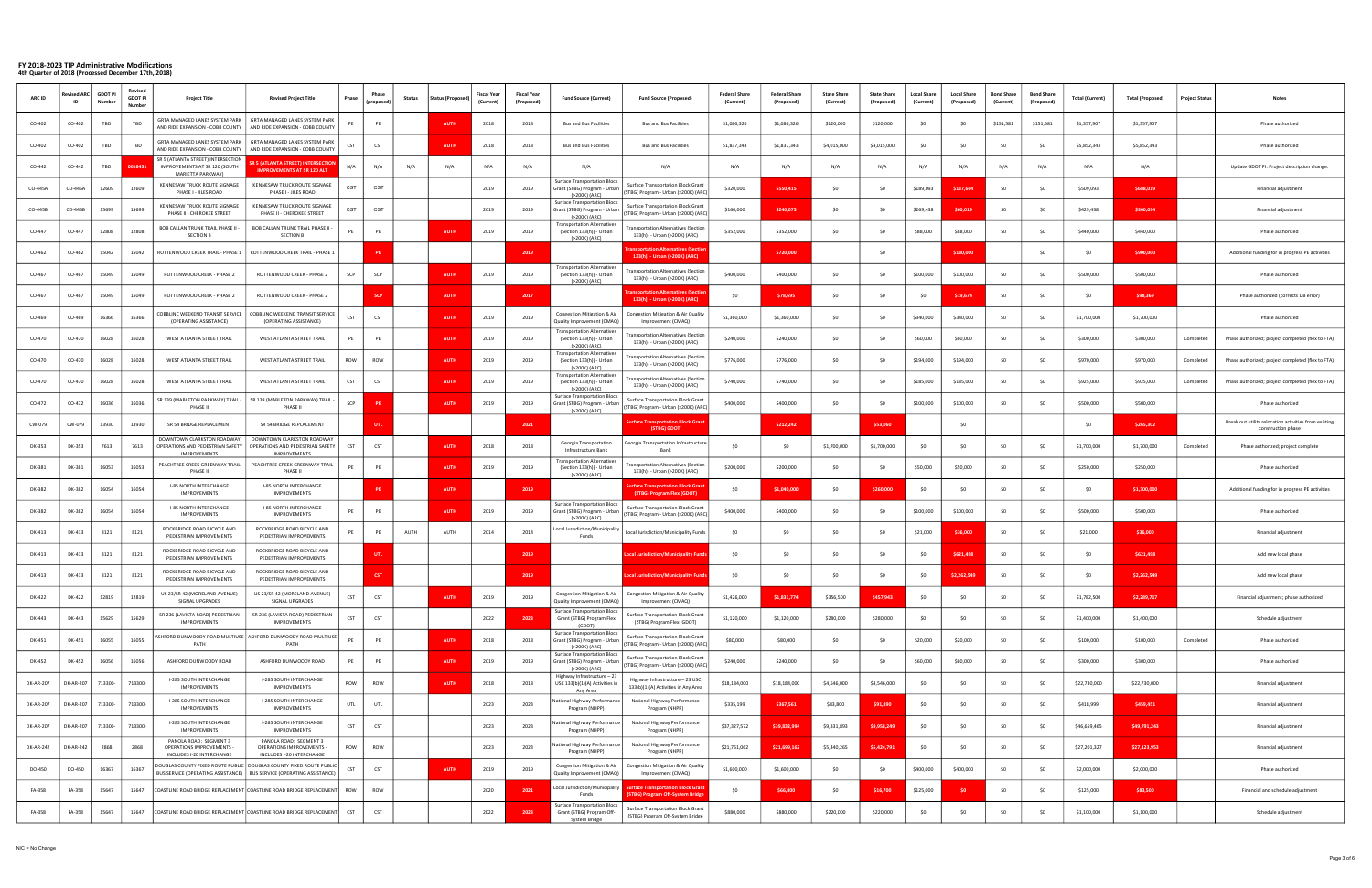| <b>ARC ID</b> | evised ARC:<br>ID | <b>GDOT PI</b><br>Numb | Revised<br><b>GDOT PI</b><br><b>Numbe</b> | <b>Project Title</b>                                                                     | <b>Revised Project Title</b>                                                                              | Phase      | Phase<br>(propose | <b>Status</b> | <b>Status (Propos</b> | <b>Fiscal Year</b><br>(Current) | <b>Fiscal Year</b><br>(Proposed) | <b>Fund Source (Current)</b>                                                         | <b>Fund Source (Proposed)</b>                                                    | <b>Federal Share</b><br>(Current) | <b>Federal Share</b><br>(Proposed) | <b>State Share</b><br>(Current) | <b>State Share</b><br>(Proposed) | <b>Local Share</b><br>(Current) | <b>Local Share</b><br>(Proposed) | <b>Bond Share</b><br>(Current) | <b>Bond Share</b><br>(Proposed | <b>Total (Current)</b> | <b>Total (Proposed)</b> | Project Status | Notes                                  |
|---------------|-------------------|------------------------|-------------------------------------------|------------------------------------------------------------------------------------------|-----------------------------------------------------------------------------------------------------------|------------|-------------------|---------------|-----------------------|---------------------------------|----------------------------------|--------------------------------------------------------------------------------------|----------------------------------------------------------------------------------|-----------------------------------|------------------------------------|---------------------------------|----------------------------------|---------------------------------|----------------------------------|--------------------------------|--------------------------------|------------------------|-------------------------|----------------|----------------------------------------|
| FN-205        | FN-205            | 16061                  | 16061                                     | SR 9/US 19 (ROSWELL ROAD) TRANSIT<br><b>ACCESS PROJECT</b>                               | SR 9/US 19 (ROSWELL ROAD) TRANSIT<br><b>ACCESS PROJECT</b>                                                | <b>CST</b> | <b>CST</b>        |               | AUTH                  | 2019                            | 2019                             | <b>Surface Transportation Block</b><br>Grant (STBG) Program - Urban<br>(>200K) (ARC) | <b>Surface Transportation Block Grant</b><br>(STBG) Program - Urban (>200K) (ARC | \$2,865,575                       | \$2,865,575                        | SO                              |                                  | \$716,394                       | \$716,394                        | -SO                            |                                | \$3,581,969            | \$3,581,969             |                | Phase authorized                       |
| FN-205        | FN-205            | 16061                  | 16061                                     | SR 9/US 19 (ROSWELL ROAD) TRANSIT<br><b>ACCESS PROJECT</b>                               | SR 9/US 19 (ROSWELL ROAD) TRANSIT<br><b>ACCESS PROJECT</b>                                                | PE         | PE                |               | <b>AUTH</b>           | 2019                            | 2019                             | Surface Transportation Block<br>Grant (STBG) Program - Urban<br>(>200K) (ARC)        | <b>Surface Transportation Block Grant</b><br>(STBG) Program - Urban (>200K) (ARC | \$498,000                         | \$498,000                          | SO                              |                                  | \$124,500                       | \$124,500                        |                                |                                | \$622,500              | \$622,500               |                | Phase authorized                       |
| FN-205        | FN-205            | 16061                  | 16061                                     | SR 9/US 19 (ROSWELL ROAD) TRANSIT<br><b>ACCESS PROJECT</b>                               | SR 9/US 19 (ROSWELL ROAD) TRANSIT<br><b>ACCESS PROJECT</b>                                                | ROW        | ROW               |               | <b>AUTH</b>           | 2019                            | 2019                             | <b>Surface Transportation Block</b><br>Grant (STBG) Program - Urban<br>(>200K) (ARC) | <b>Surface Transportation Block Grant</b><br>(STBG) Program - Urban (>200K) (ARC | \$2,560,200                       | \$2,560,200                        | \$0                             |                                  | \$640,050                       | \$640,050                        |                                |                                | \$3,200,250            | \$3,200,250             |                | Phase authorized                       |
| FN-205        | FN-205            | 16061                  | 16061                                     | SR 9/US 19 (ROSWELL ROAD) TRANSIT<br><b>ACCESS PROJECT</b>                               | SR 9/US 19 (ROSWELL ROAD) TRANSIT<br><b>ACCESS PROJECT</b>                                                | UTL        | UTL               |               | <b>AUTH</b>           | 2019                            | 2019                             | Surface Transportation Block<br>Grant (STBG) Program - Urban<br>(>200K) (ARC         | Surface Transportation Block Grant<br>(STBG) Program - Urban (>200K) (ARC        | \$320,000                         | \$320,000                          | SO                              |                                  | \$80,000                        | \$80,000                         |                                |                                | \$400,000              | \$400,000               |                | Phase authorized                       |
| FN-225        | FN-225            | 7839                   | 7839                                      | STATE BRIDGE ROAD / PLEASANT HILL<br>ROAD WIDENING                                       | STATE BRIDGE ROAD / PLEASANT HILL<br>ROAD WIDENING                                                        | ROW        | ROW               |               | AUTH                  | 2019                            | 2019                             | Local Jurisdiction/Municipality<br>Funds                                             | Local Jurisdiction/Municipality Funds                                            | \$0                               | S0                                 | \$0                             |                                  | \$100,000                       | \$100,000                        |                                |                                | \$100,000              | \$100,000               |                | Phase authorized                       |
| FN-253        | FN-253            | 9640                   | 9640                                      | SR 9 (ROSWELL ROAD / ATLANTA<br>STREET) PEDESTRIAN IMPROVEMENTS                          | SR 9 (ROSWELL ROAD / ATLANTA<br>STREET) PEDESTRIAN IMPROVEMENTS                                           | ROW        | ROW               |               |                       | 2020                            | 2020                             | Local Jurisdiction/Municipality<br>Funds                                             | Local Jurisdiction/Municipality Funds                                            | S <sub>0</sub>                    | S0                                 | SO                              |                                  | \$77,520                        | \$79,070                         |                                |                                | \$77,520               | \$79,070                |                | Financial adjustment                   |
| FN-253        | FN-253            | 9640                   | 9640                                      | SR 9 (ROSWELL ROAD / ATLANTA<br>TREET) PEDESTRIAN IMPROVEMENTS                           | SR 9 (ROSWELL ROAD / ATLANTA<br>STREET) PEDESTRIAN IMPROVEMENTS                                           | CST        | <b>CST</b>        |               |                       | 2022                            | 2021                             | <b>Bridge Discretionary</b>                                                          | <b>Bridge Discretionary</b>                                                      | \$2,580,500                       | \$2,580,500                        | S <sub>0</sub>                  |                                  | \$2,542,777                     | \$2,645,242                      |                                |                                | \$5,123,277            | \$5,225,742             |                | Financial and schedule adjustment      |
| FN-304        | FN-304            | 15023                  | 15023                                     | PATH 400 TRAIL EXTENSION                                                                 | PATH 400 TRAIL EXTENSION                                                                                  | N/A        | N/A               | N/A           | N/A                   | N/A                             | N/A                              | N/A                                                                                  | N/A                                                                              | N/A                               | N/A                                | N/A                             | N/A                              | N/A                             | N/A                              | N/A                            | N/A                            | N/A                    | N/A                     |                | Updates to detailed description        |
| FN-305        | FN-305            | 16062                  | 16062                                     | PEACHTREE DUNWOODY ROAD<br>MULTIUSE TRAIL                                                | PEACHTREE DUNWOODY ROAD<br>MULTIUSE TRAIL                                                                 | PE         | PE                |               |                       | 2018                            | 2018                             | <b>Surface Transportation Block</b><br>Grant (STBG) Program - Urban<br>(>200K) (ARC  | <b>Surface Transportation Block Grant</b><br>STBG) Program - Urban (>200K) (ARC  | \$96,000                          | \$96,000                           | \$0                             |                                  | \$24,000                        | \$24,000                         |                                |                                | \$120,000              | \$120,000               | Deleted        | Project Deleted                        |
| FS-211        | FS-211            | 7540                   | 7540                                      | SEMMES STREET BICYCLE AND                                                                | SEMMES STREET BICYCLE AND<br>PEDESTRIAN IMPROVEMENTS - PHASE 1   PEDESTRIAN IMPROVEMENTS - PHASE 1        | CST        | <b>CST</b>        |               | AUTH                  | 2019                            | 2019                             | Federal Earmark Funding                                                              | Federal Earmark Funding                                                          | \$707,900                         | \$652,236                          | \$0                             |                                  | \$176,975                       | \$163,059                        |                                |                                | \$884,875              | \$815,295               |                | Financial adjustment; phase authorized |
| FS-232        | FS-232            | 12634                  | 12634                                     | ROAD SIGN REPLACEMENT PROGRAM                                                            | ROAD SIGN REPLACEMENT PROGRAM                                                                             | CST        | <b>CST</b>        |               | AUTH                  | 2019                            | 2019                             | Surface Transportation Block<br>Grant (STBG) Program - Urban<br>(>200K) (ARC)        | <b>Surface Transportation Block Grant</b><br>(STBG) Program - Urban (>200K) (ARC | \$480,000                         | \$480,000                          | SO                              |                                  | \$120,000                       | \$120,000                        | -SO                            |                                | \$600,000              | \$600,000               |                | Phase authorized                       |
| FS-234        | FS-234            | 12636                  | 12636                                     | WEST BROAD STREET BICYCLE AND<br>PEDESTRIAN FACILITIES                                   | WEST BROAD STREET BICYCLE AND<br>PEDESTRIAN FACILITIES                                                    | CST        | CST               |               |                       | 2019                            | 2019                             | Surface Transportation Block<br>Grant (STBG) Program - Urban<br>(>200K) (ARC)        | <b>Surface Transportation Block Grant</b><br>(STBG) Program - Urban (>200K) (ARC | \$2,469,600                       | \$3,321,940                        | \$0                             |                                  | \$617,000                       | \$830,485                        |                                |                                | \$3,086,600            | \$4,152,425             |                | Financial adjustment                   |
| FS-279        | FS-279            | 12638                  | 12638                                     | DOWNTOWN EAST POINT/MARTA                                                                | DOWNTOWN EAST POINT/MARTA<br>TATION MULTIMODAL IMPROVEMENTS STATION MULTIMODAL IMPROVEMENTS               | ROW        | ROW               |               |                       | 2019                            | 2019                             | <b>Surface Transportation Block</b><br>Grant (STBG) Program - Urban<br>(>200K) (ARC) | Surface Transportation Block Grant<br>(STBG) Program - Urban (>200K) (ARC        | \$220,000                         | \$1,352,000                        | SO                              |                                  | \$55,000                        | \$338,000                        |                                |                                | \$275,000              | \$1,690,000             |                | Financial adjustment                   |
| FS-282        | FS-282            | 12818                  | 12818                                     | US 19/41/SR 3 (METROPOLITAN<br>PARKWAY) AND SR 6 (CAMP CREEK<br>PARKWAY) SIGNAL UPGRADES | US 19/41/SR 3 (METROPOLITAN<br>PARKWAY) AND SR 6 (CAMP CREEK<br>PARKWAY) SIGNAL UPGRADES                  | CST        | CST               |               | <b>AUTH</b>           | 2019                            | 2019                             | Congestion Mitigation & Air<br>Quality Improvement (CMAQ)                            | Congestion Mitigation & Air Quality<br>Improvement (CMAQ)                        | \$2,268,439                       | \$2,003,237                        | SO                              |                                  | S0                              |                                  |                                |                                | \$2,268,439            | \$2,003,237             |                | Financial adjustment; phase authorized |
| FS-289        | FS-289            | 13948                  | 13948                                     | <b>BUFFINGTON ROAD WIDENING</b>                                                          | BUFFINGTON ROAD WIDENING                                                                                  |            | <b>PE</b>         |               |                       |                                 | 2019                             |                                                                                      | ransportation Funding Act (HB 170)                                               | -SC                               | S0                                 | \$0                             | \$800,000                        | SO.                             | - SO                             |                                |                                | SO.                    | \$800,000               |                | Add state funded phase                 |
| FS-290        | FS-290            | 15642                  | 15642                                     | OAKLEY ROAD BRIDGE REPLACEMENT                                                           | OAKLEY ROAD BRIDGE REPLACEMENT                                                                            | ROW        | ROW               |               |                       | 2022                            | 2021                             | Local Jurisdiction/Municipality<br>Funds                                             | Local Jurisdiction/Municipality Funds                                            | \$0                               | -so                                | \$0                             |                                  | \$125,000                       | \$125,000                        |                                |                                | \$125,000              | \$125,000               |                | Schedule adjustment                    |
| FS-290        | FS-290            | 15642                  | 15642                                     | OAKLEY ROAD BRIDGE REPLACEMENT                                                           | OAKLEY ROAD BRIDGE REPLACEMENT                                                                            | ROW        | ROW               |               |                       | 2022                            | 2021                             | Surface Transportation Block<br>Grant (STBG) Program Off-<br>System Bridge           | Surface Transportation Block Grant<br>(STBG) Program Off-System Bridge           | \$100,000                         | \$100,000                          | \$25,000                        | \$25,000                         | 50                              |                                  |                                |                                | \$125,000              | \$125,000               |                | Schedule adjustment                    |
| FT-030        | FT-030            | 6915                   | 6915                                      | SR 371 (POST ROAD)                                                                       | SR 371 (POST ROAD)                                                                                        |            |                   |               | <b>AUTH</b>           |                                 | 2019                             |                                                                                      | ransportation Funding Act (HB 170)                                               | \$0                               | \$0                                | SO                              | \$80,000                         | \$0                             | \$0                              |                                |                                | -SO                    | \$80,000                |                | Add state funded phase; authorized     |
| FT-061A       | FT-061A           | 2862                   | 2862                                      | HIGHWAY) WIDENING                                                                        | SR 20 (CANTON HIGHWAY / CUMMING   SR 20 (CANTON HIGHWAY / CUMMING<br>HIGHWAY) WIDENING                    | ROW        | ROW               | AUTH          | AUTH                  | 2019                            | 2019                             | ransportation Funding Act (HB<br>170)                                                | Fransportation Funding Act (HB 170)                                              | \$0                               | \$0                                | \$15,701,400                    | \$15,153,282                     | SO                              |                                  |                                |                                | \$15,701,400           | \$15,153,282            |                | Financial adjustment                   |
| FT-061A       | FT-061A           | 2862                   | 2862                                      | HIGHWAY) WIDENING                                                                        | R 20 (CANTON HIGHWAY / CUMMING   SR 20 (CANTON HIGHWAY / CUMMING<br>HIGHWAY) WIDENING                     | ROW        | ROW               |               |                       | 2020                            | 2020                             | ransportation Funding Act (HB<br>170)                                                | Transportation Funding Act (HB 170)                                              | \$0                               | \$0                                | \$18,600,859                    | \$9,300,430                      | SO.                             |                                  |                                |                                | \$18,600,859           | \$9,300,430             |                | Financial adjustment                   |
| FT-061A       | FT-061A           | 2862                   | 2862                                      | SR 20 (CANTON HIGHWAY / CUMMING<br>HIGHWAY) WIDENING                                     | SR 20 (CANTON HIGHWAY / CUMMING<br>HIGHWAY) WIDENING                                                      |            |                   |               |                       |                                 | 2021                             |                                                                                      | ransportation Funding Act (HB 17                                                 | \$0                               | SO.                                | \$0                             | \$27.901.28                      | SO                              |                                  |                                |                                | SO.                    | \$27,901,289            |                | Add state funded phase                 |
| FT-062C       | FT-062C           | 122017-                | 122017-                                   | REPLACEMENT                                                                              | SR 369 (BROWNS BRIDGE ROAD) BRIDGE   SR 369 (BROWNS BRIDGE ROAD) BRIDGE  <br>REPLACEMENT                  | PE         |                   |               |                       | 2018                            |                                  | <b>Surface Transportation Block</b><br>Grant (STBG) Program Flex<br>(GDC             |                                                                                  | \$8,000                           | \$0                                | \$2,000                         |                                  | \$0                             |                                  | \$0                            |                                | \$10,000               | SO <sub>1</sub>         |                | Delete phase                           |
| FT-324        | FT-324            | 7526                   | 7526                                      | WIDENING AND AUXILIARY LANES                                                             | SR 400 - NEW INTERCHANGE INCLUDING   SR 400 - NEW INTERCHANGE INCLUDING  <br>WIDENING AND AUXILIARY LANES | UTL        | UTL               |               |                       | 2019                            | 2019                             | <b>Transportation Funding Act (HB</b><br>170)                                        | Transportation Funding Act (HB 170)                                              | \$0                               | \$0                                | \$3,852,000                     | \$3,747,942                      | \$0                             | \$0                              | \$0                            | <b>SO</b>                      | \$3,852,000            | \$3,747,942             |                | Financial adjustment                   |
| FT-335        | FT-335            | 16066                  | 16066                                     | SR 9 (DAHLONEGA HIGHWAY)<br>INTERSECTION IMPROVEMENTS                                    | SR 9 (DAHLONEGA HIGHWAY)<br>INTERSECTION IMPROVEMENTS                                                     | PE         | PE                |               | <b>AUTH</b>           | 2019                            | 2019                             | <b>Surface Transportation Block</b><br>Grant (STBG) Program - Urban<br>(>200K) (ARC) | Surface Transportation Block Grant<br>(STBG) Program - Urban (>200K) (ARC)       | \$160,000                         | \$160,000                          | SO                              |                                  | \$40,000                        | \$40,000                         | SO.                            |                                | \$200,000              | \$200,000               |                | Phase authorized                       |
| GW-269        | GW-269            | 6921                   | 6921                                      | SR 124 (SCENIC HIGHWAY) WIDENING                                                         | SR 124 (SCENIC HIGHWAY) WIDENING                                                                          | PE         | PE                |               | <b>AUTH</b>           | 2019                            | 2019                             | Surface Transportation Block<br>Grant (STBG) Program - Urban<br>(>200K) (ARC)        | Surface Transportation Block Grant<br>(STBG) Program - Urban (>200K) (ARC        | \$4,800,000                       | \$4,800,000                        | \$0                             | -SO                              | \$1,200,000                     | \$1,200,000                      | SO.                            | -SO                            | \$6,000,000            | \$6,000,000             | Long Range     | Phase authorized                       |
| GW-308B       | <b>GW-308B</b>    | 6924                   | 6924                                      | SUGARLOAF PARKWAY EXTENSION:<br>PHASE 2 - NEW ALIGNMENT                                  | SUGARLOAF PARKWAY EXTENSION:<br>PHASE 2 - NEW ALIGNMENT                                                   | N/A        | N/A               | N/A           | N/A                   | N/A                             | N/A                              | N/A                                                                                  | N/A                                                                              | N/A                               | N/A                                | N/A                             | N/A                              | N/A                             | N/A                              | N/A                            | N/A                            | N/A                    | N/A                     |                | Updates to detailed description        |
| GW-388        | GW-388            | 0012698                | 0012698                                   | I-85 NORTH - NEW INTERCHANGE                                                             | I-85 NORTH - NEW INTERCHANGE                                                                              |            | <b>CST</b>        |               |                       |                                 | 2019                             |                                                                                      | ocal Jurisdiction/Municipality Funds                                             | \$0                               | SO                                 | \$0                             |                                  | SO                              | \$4,548,225                      | S <sub>0</sub>                 | - so                           | SO                     | \$4,548,225             |                | Add local funded phase                 |
| GW-391        | GW-391            | 12817                  | 12817                                     | US 78/ SR 10 (EAST MAIN STREET /<br>ATHENS HIGHWAY) SIGNAL UPGRADES                      | US 78/ SR 10 (EAST MAIN STREET /<br>ATHENS HIGHWAY) SIGNAL UPGRADES                                       | ROW        | ROW               |               |                       | 2019                            | 2019                             | Vational Highway Performance<br>Program (NHPP)                                       | National Highway Performance<br>Program (NHPP)                                   | \$250,000                         | \$321,000                          | \$0                             | \$0                              | \$0                             | \$0                              | S <sub>0</sub>                 | - so                           | \$250,000              | \$321,000               |                | Financial adjustment                   |
| GW-394        | GW-394            | 13897                  | 13897                                     | SR 316 INTERCHANGE                                                                       | SR 316 INTERCHANGE                                                                                        | PE         | PE                |               |                       | 2017                            | 2017                             | ransportation Funding Act (HB<br>170)                                                | Transportation Funding Act (HB 170)                                              | \$0                               | \$0                                | \$1,016,000                     | \$300,000                        | \$0                             | \$300,000                        | SO.                            |                                | \$1,016,000            | \$600,000               |                | Financial adjustment                   |
| GW-394        | GW-394            | 13897                  | 13897                                     | SR 316 INTERCHANGE                                                                       | SR 316 INTERCHANGE                                                                                        |            | <b>PE</b>         |               |                       |                                 | 2019                             |                                                                                      | ransportation Funding Act (HB 170)                                               | \$0                               | SO.                                | \$0                             | \$700,000                        | \$0                             | \$700,000                        | SO.                            | SO.                            | SO.                    | \$1,400,000             |                | Add state funded phase                 |
| GW-394        | GW-394            | 13897                  | 13897                                     | SR 316 INTERCHANGE                                                                       | SR 316 INTERCHANGE                                                                                        |            | PE                |               |                       |                                 | 2020                             |                                                                                      | ansportation Funding Act (HB 170)                                                | \$0                               | SO.                                | \$0                             | \$1,750,000                      | \$0                             | - SO                             | SO.                            | -SO                            | \$0                    | \$1,750,000             |                | Add state funded phase                 |
| GW-394        | GW-394            | 13897                  | 13897                                     | SR 316 INTERCHANGE                                                                       | SR 316 INTERCHANGE                                                                                        |            |                   |               |                       |                                 | 2021                             |                                                                                      | ansportation Funding Act (HB 170)                                                | \$0                               | SO                                 | \$0                             | \$1,750,000                      | \$0                             | \$0                              |                                |                                | \$0                    | \$1,750,000             |                | Add state funded phase                 |
| GW-396        | GW-396            | TBD                    | TBD                                       | CRUSE ROAD WIDENING                                                                      | CRUSE ROAD WIDENING                                                                                       | UTL        | UTL               |               | <b>AUTH</b>           | 2018                            | 2018                             | Local Jurisdiction/Municipality<br>Funds                                             | Local Jurisdiction/Municipality Funds                                            | \$0                               | \$0                                | SO                              |                                  | \$200,000                       | \$200,000                        | \$0                            | S <sub>0</sub>                 | \$200,000              | \$200,000               | Completed      | Phase authorized; project complete     |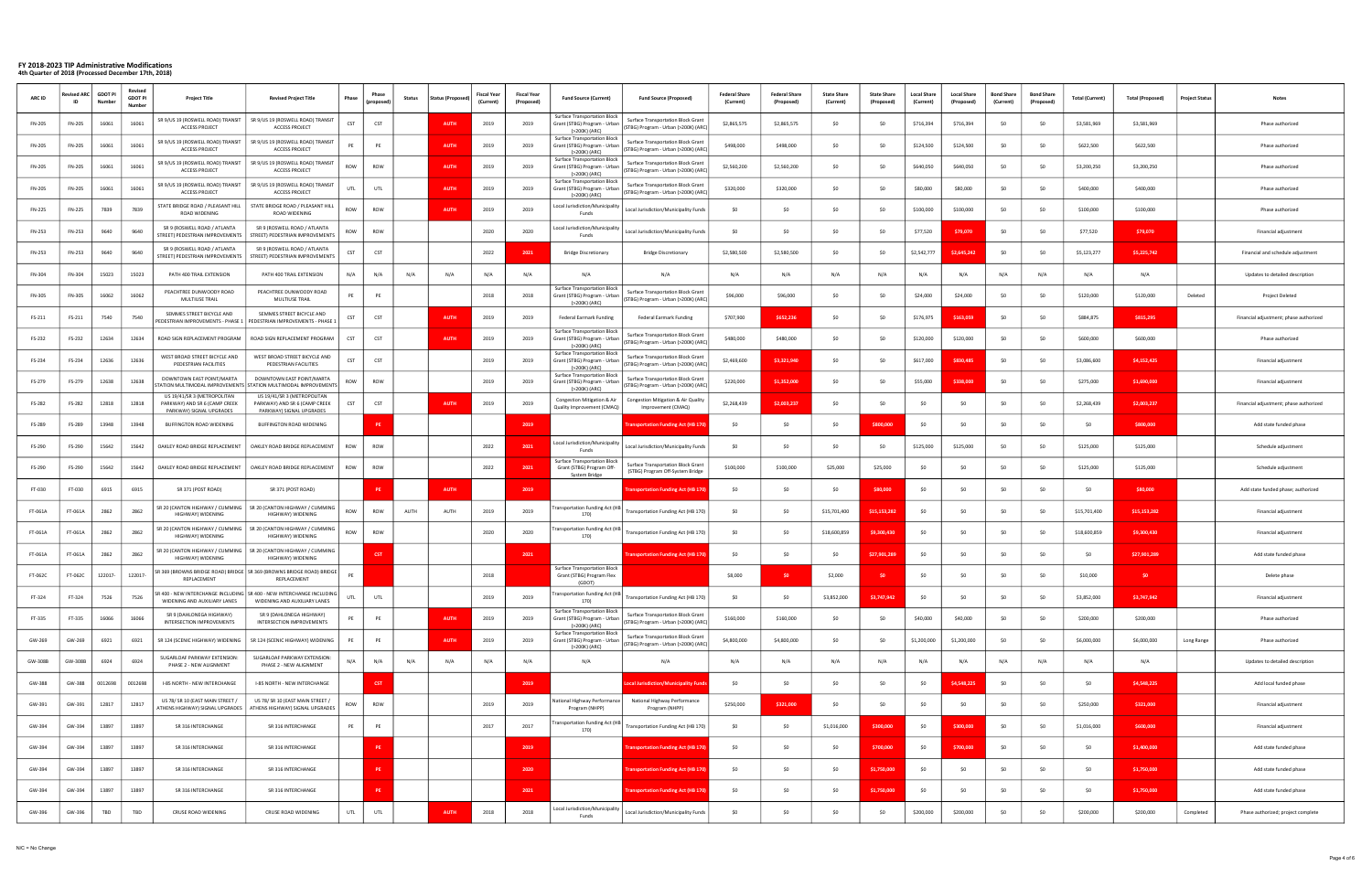| <b>ARC ID</b>  | evised ARC<br>ID | <b>GDOT PI</b><br>Numbe | Revised<br><b>GDOT PI</b><br>Number | <b>Project Title</b>                                                                      | <b>Revised Project Title</b>                                                              | Phase      | Phase<br>(propos | <b>Status</b> | <b>Status (Proposed</b> | Fiscal Year<br>(Current) | <b>Fiscal Year</b><br>(Proposed | <b>Fund Source (Current)</b>                                                         | <b>Fund Source (Proposed)</b>                                                 | <b>Federal Share</b><br>(Current) | <b>Federal Share</b><br>(Proposed) | <b>State Share</b><br>(Current) | <b>State Share</b><br>(Proposed | <b>Local Share</b><br>(Current) | <b>Local Share</b><br>(Proposed) | <b>Bond Share</b><br>(Current) | <b>Bond Share</b><br>(Proposed | <b>Total (Current)</b> | <b>Total (Proposed)</b> | <b>Project Status</b> | <b>Notes</b>                                     |
|----------------|------------------|-------------------------|-------------------------------------|-------------------------------------------------------------------------------------------|-------------------------------------------------------------------------------------------|------------|------------------|---------------|-------------------------|--------------------------|---------------------------------|--------------------------------------------------------------------------------------|-------------------------------------------------------------------------------|-----------------------------------|------------------------------------|---------------------------------|---------------------------------|---------------------------------|----------------------------------|--------------------------------|--------------------------------|------------------------|-------------------------|-----------------------|--------------------------------------------------|
| GW-396         | GW-396           | TBD                     | TBD                                 | CRUSE ROAD WIDENING                                                                       | CRUSE ROAD WIDENING                                                                       | <b>CST</b> | <b>CST</b>       |               | <b>AUTH</b>             | 2018                     | 2018                            | ocal Jurisdiction/Municipality<br>Funds                                              | Local Jurisdiction/Municipality Funds                                         | \$0                               | - SO                               | SO.                             | -SO                             | \$7,000,000                     | \$7,000,000                      | \$0                            | -SO                            | \$7,000,000            | \$7,000,000             | Completed             | Phase authorized; project complete               |
| GW-402         | GW-402           | 14160                   | 14160                               | ROGERS BRIDGE CONNECTION                                                                  | ROGERS BRIDGE CONNECTION                                                                  |            | PE               |               |                         |                          | 2019                            |                                                                                      | ansportation Alternatives (Sectio<br>133(h)) - Urban (>200K) (ARC)            | \$0                               | \$160,000                          | \$0                             | -SO                             | -SO                             | \$40,000                         |                                | -SO                            | \$0                    | \$200,000               |                       | Additional funding for in progress PE activities |
| GW-409         | GW-409           | 14130                   | 14130                               | I-985 WIDENING                                                                            | I-985 WIDENING                                                                            | PE         | PE               |               | <b>AUTH</b>             | 2019                     | 2019                            | ansportation Funding Act (HB<br>170)                                                 | Fransportation Funding Act (HB 170)                                           | \$0                               |                                    | \$1,410,000                     | \$1,410,000                     | \$0                             | -SO                              | -SO                            |                                | \$1,410,000            | \$1,410,000             |                       | Phase authorized                                 |
| GW-409         | GW-409           | 14130                   | 14130                               | I-985 WIDENING                                                                            | I-985 WIDENING                                                                            | PE         | PE               | AUTH          | AUTH                    | 2016                     | 2016                            | ransportation Funding Act (HB<br>170)                                                | Transportation Funding Act (HB 170)                                           | \$0                               |                                    | \$2,400,000                     | \$1,128,000                     |                                 |                                  |                                |                                | \$2,400,000            | \$1,128,000             |                       | Financial adjustment                             |
| GW-409         | GW-409           | 14130                   | 14130                               | I-985 WIDENING                                                                            | I-985 WIDENING                                                                            | SCP        | SCP              | AUTH          | AUTH                    | 2018                     | 2018                            | ransportation Funding Act (HB<br>170)                                                | Transportation Funding Act (HB 170)                                           | \$0                               | - SO                               | \$470,000                       | \$282,000                       |                                 | - SC                             |                                |                                | \$470,000              | \$282,000               |                       | Financial adjustment                             |
| GW-411         | GW-411           | 15618                   | 15618                               | MARTIN FARM ROAD BRIDGE<br>REPLACEMENT                                                    | MARTIN FARM ROAD BRIDGE<br>REPLACEMENT                                                    | PE         | PE               |               | <b>AUTH</b>             | 2019                     | 2019                            | Surface Transportation Block<br>Grant (STBG) Program Off-<br><b>System Bridge</b>    | <b>Surface Transportation Block Grant</b><br>(STBG) Program Off-System Bridge | \$400,000                         | \$400,000                          | \$100,000                       | \$100,000                       | - SO                            | - SC                             |                                |                                | \$500,000              | \$500,000               |                       | Phase authorized                                 |
| GW-411         | GW-411           | 15618                   | 15618                               | MARTIN FARM ROAD BRIDGE<br>REPLACEMENT                                                    | MARTIN FARM ROAD BRIDGE<br>REPLACEMENT                                                    | ROW        | ROW              |               |                         | 2020                     | 2021                            | Surface Transportation Block<br>Grant (STBG) Program Off-<br>System Bridge           | Surface Transportation Block Grant<br>(STBG) Program Off-System Bridge        | \$252,000                         | \$252,000                          | \$63,000                        | \$63,000                        | \$0                             | -SO                              | - so                           | -SO                            | \$315,000              | \$315,000               |                       | Schedule adjustment                              |
| GW-411         | GW-411           | 15618                   | 15618                               | MARTIN FARM ROAD BRIDGE<br>REPLACEMENT                                                    | MARTIN FARM ROAD BRIDGE<br>REPLACEMENT                                                    | <b>UTL</b> | UTL              |               |                         | 2022                     | 2023                            | <b>Surface Transportation Block</b><br>Grant (STBG) Program Off-<br>System Bridge    | Surface Transportation Block Grant<br>(STBG) Program Off-System Bridge        | \$56,000                          | \$56,000                           | \$14,000                        | \$14,000                        | - SO                            | - SC                             |                                |                                | \$70,000               | \$70,000                |                       | Schedule adjustment                              |
| GW-411         | GW-411           | 15618                   | 15618                               | MARTIN FARM ROAD BRIDGE<br>REPLACEMENT                                                    | MARTIN FARM ROAD BRIDGE<br>REPLACEMENT                                                    | CST        | <b>CST</b>       |               |                         | 2022                     | 2023                            | <b>Surface Transportation Block</b><br>Grant (STBG) Program Off-<br>System Bridge    | Surface Transportation Block Grant<br>(STBG) Program Off-System Bridge        | \$1,280,000                       | \$1,280,000                        | \$320,000                       | \$320,000                       | - SC                            |                                  |                                |                                | \$1,600,000            | \$1,600,000             |                       | Schedule adjustment                              |
| GW-411         | GW-411           | 15618                   | 15618                               | MARTIN FARM ROAD BRIDGE<br>REPLACEMENT                                                    | MARTIN FARM ROAD BRIDGE<br>REPLACEMENT                                                    | ROW        | ROW              |               | <b>AUTH</b>             | 2020                     | 2018                            | STATE (40301)                                                                        | STATE (40301)                                                                 | \$0                               |                                    | SO                              | -SO                             | \$125,000                       | \$125,000                        | -SO                            |                                | \$125,000              | \$125,000               |                       | Schedule adjustment; phase authorized            |
| GW-414         |                  | 16069                   | 16069                               | <b>GWINNETT COUNTY ITS</b><br><b>ENHANCEMENTS - PHASE 1</b>                               | SR 20 (LOGANVILLE HIGHWAY ) IT<br><b>ENHANCEMENTS</b>                                     | CST        | <b>CST</b>       |               |                         | 2021                     | 2021                            | Congestion Mitigation & Air<br>Quality Improvement (CMAQ)                            | Congestion Mitigation & Air Quality<br>Improvement (CMAQ)                     | \$3,750,000                       | \$503,731                          | \$0                             | -SO                             | \$937,500                       | \$125,933                        |                                |                                | \$4,687,500            | \$629,664               |                       | Break existing project into phases               |
|                |                  | 16069                   | 16069                               | <b>GWINNETT COUNTY ITS</b><br><b>ENHANCEMENTS - PHASE 1</b>                               | SR 20 (LOGANVILLE HIGHWAY ) ITS<br><b>ENHANCEMENTS</b>                                    |            |                  |               |                         |                          | 2019                            |                                                                                      | ocal Jurisdiction/Municipality Fund                                           | \$0                               | SO.                                | \$0                             | - SO                            | -SO                             | \$70,000                         |                                | -SO                            | \$0                    | \$70,000                |                       | Add local funded phase                           |
|                | GW-414E          |                         | 0016404                             |                                                                                           | <b>SR 13 (BUFORD HIGHWAY) ITS</b><br><b>ENHANCEMENTS</b>                                  |            | <b>CST</b>       |               |                         |                          | 2021                            |                                                                                      | ongestion Mitigation & Air Qual<br><b>Improvement (CMAQ</b>                   | \$0                               | \$690,299                          | \$0                             | -SO                             | -SO                             | \$172,575                        |                                |                                | SO.                    | \$862,874               |                       | Break existing project into phases               |
|                |                  |                         | 0016404                             |                                                                                           | <b>SR 13 (BUFORD HIGHWAY) ITS</b><br><b>ENHANCEMENTS</b>                                  |            |                  |               |                         |                          | 2019                            |                                                                                      | cal Jurisdiction/Municipality Fun                                             | \$0                               |                                    | SO                              | -SO                             | - SO                            | \$95,000                         |                                |                                |                        | \$95,000                |                       | Add local funded phase                           |
|                | GW-414           |                         | 0016405                             |                                                                                           | ARCADO RROAD/KILIAN HILL ROAD IT<br><b>ENHANCEMENTS</b>                                   |            | <b>CST</b>       |               |                         |                          | 2021                            |                                                                                      | <b>Ingestion Mitigation &amp; Air Qualit</b><br><b>Improvement (CMAO)</b>     | \$0                               | \$652,985                          | \$0                             | -SO                             |                                 | \$163,246                        |                                | S0                             | SO.                    | \$816,231               |                       | Break existing project into phases               |
|                | SW-41.           |                         |                                     |                                                                                           | RCADO RROAD/KILIAN HILL ROAD IT<br><b>ENHANCEMENTS</b>                                    |            |                  |               |                         |                          | 2019                            |                                                                                      | al Jurisdiction/Municipality Fu                                               | \$0                               | -SO                                | SO.                             | -SO                             | -SO                             | \$94,000                         |                                | -SO                            | SO.                    | \$94,000                |                       | Add local funded phase                           |
|                | <b>SW-414</b>    |                         |                                     |                                                                                           | <b>WEST LAWRENCEVILLE AREA ITS</b><br><b>ENHANCEMENTS</b>                                 |            | <b>CST</b>       |               |                         |                          | 2021                            |                                                                                      | ongestion Mitigation & Air Quality<br><b>Improvement (CMAQ)</b>               | \$0                               | \$820,896                          | \$0                             | -SO                             | -SO                             | \$205,224                        |                                | -SO                            | \$0                    | \$1,026,120             |                       | Break existing project into phases               |
|                | GW-4140          |                         | 0016406                             |                                                                                           | <b>WEST LAWRENCEVILLE AREA ITS</b><br><b>ENHANCEMENTS</b>                                 |            |                  |               |                         |                          | 2019                            |                                                                                      | <b>pcal Jurisdiction/Municipality Fun</b>                                     | SO                                | -SO                                | SO.                             | -SO                             | -SO                             | \$120,000                        |                                |                                | \$0                    | \$120,000               |                       | Add local funded phase                           |
|                |                  |                         | 0016407                             |                                                                                           | <b>SUGARLOAF PARKWAY ITS</b><br><b>ENHANCEMENTS</b>                                       |            | <b>CST</b>       |               |                         |                          | 2021                            |                                                                                      | ngestion Mitigation & Air Qualit<br>Improvement (CMAO)                        | \$0                               | \$1,082,090                        | SO                              | -SO                             |                                 | \$270,522                        |                                |                                |                        | \$1,352,612             |                       | Break existing project into phases               |
|                | $SW-41$          |                         | 001640                              |                                                                                           | <b>SUGARLOAF PARKWAY ITS</b><br><b>ENHANCEMENTS</b>                                       |            |                  |               |                         |                          | 2019                            |                                                                                      | ocal Jurisdiction/Municipality Fund                                           | \$0                               |                                    | \$0                             | -SO                             |                                 | \$140,000                        |                                | S0                             | SO.                    | \$140,000               |                       | Add local funded phase                           |
| GW-416         | GW-416           | 16368                   | 16368                               | <b>GWINNETT TRANSIT SERVICE</b><br><b>ENHANCEMENT (OPERATING</b><br>ASSISTANCE) - PHASE 1 | <b>GWINNETT TRANSIT SERVICE</b><br><b>ENHANCEMENT (OPERATING</b><br>ASSISTANCE) - PHASE 1 | ROW        | - 651            |               |                         | 2020                     | 2020                            | Congestion Mitigation & Air<br>Quality Improvement (CMAQ)                            | Congestion Mitigation & Air Quality<br>Improvement (CMAQ)                     | \$1,344,000                       | \$1,344,000                        | \$0                             | -SC                             | \$336,000                       | \$336,000                        | -SO                            |                                | \$1,680,000            | \$1,680,000             |                       | Phase changed to "CST"                           |
| GW-416         | GW-416           | 16368                   | 16368                               | <b>GWINNETT TRANSIT SERVICE</b><br><b>ENHANCEMENT (OPERATING</b><br>ASSISTANCE) - PHASE 1 | <b>GWINNETT TRANSIT SERVICE</b><br><b>ENHANCEMENT (OPERATING</b><br>ASSISTANCE) - PHASE 1 | PE         | CS <sub>1</sub>  |               | <b>AUTH</b>             | 2019                     | 2019                            | Congestion Mitigation & Air<br>Quality Improvement (CMAQ)                            | Congestion Mitigation & Air Quality<br>Improvement (CMAQ)                     | \$1,344,000                       | \$1,344,000                        | \$0                             | -SO                             | \$336,000                       | \$336,000                        | \$0                            | -SO                            | \$1,680,000            | \$1,680,000             |                       | Phase changed to "CST"; Authorized               |
| HE-107         | HE-107           | 7855                    | 7855                                | US 23 WIDENING                                                                            | US 23 WIDENING                                                                            | <b>CST</b> | <b>CST</b>       |               |                         | 2023                     | 2023                            | ransportation Funding Act (HB<br>170)                                                | Transportation Funding Act (HB 170)                                           | \$0                               | \$0                                | \$64,177,861                    | \$64,138,927                    | \$0                             | \$0                              | \$0                            | \$0                            | \$64,177,861           | \$64,138,927            |                       | Financial adjustment                             |
| HE-113         | HE-113           | 7856                    | 7856                                | SR 155 WIDENING                                                                           | SR 155 WIDENING                                                                           | ROW        | ROW              |               |                         | 2019                     | 2020                            | ransportation Funding Act (HB<br>170)                                                | Transportation Funding Act (HB 170)                                           | \$0                               | - SO                               | \$1,398,864                     | \$1,398,864                     | \$0                             | SO                               | SO.                            | S0                             | \$1,398,864            | \$1,398,864             |                       | Schedule adjustment                              |
| HE-179         | HE-179           | 14482                   | 14482                               | ALIGNMENT                                                                                 | WESTERN PARALLEL CONNECTOR - NEW   WESTERN PARALLEL CONNECTOR - NEW<br>ALIGNMENT          | ROW        | ROW              |               |                         | 2019                     | 2020                            | ransportation Funding Act (HB<br>170)                                                | Transportation Funding Act (HB 170)                                           | \$0                               | \$0                                | \$5,700,000                     | \$5,700,000                     | \$0                             | SO                               | \$0                            | S0                             | \$5,700,000            | \$5,700,000             |                       | Schedule adjustment                              |
| <b>HE-920B</b> | <b>HE-920B</b>   | 342970-                 | 342970-                             | SR 920 (MCDONOUGH ROAD /<br>JONESBORO ROAD) WIDENING                                      | SR 920 (MCDONOUGH ROAD /<br>JONESBORO ROAD) WIDENING                                      | ROW        | ROW              |               |                         | 2018                     | LR 2024-2030                    | ransportation Funding Act (HB<br>170)                                                | Transportation Funding Act (HB 170)                                           | $\overline{\mathbf{0}}$           | $\overline{0}$                     | \$17,576,000.00                 | \$17,576,000.00                 |                                 | $\overline{0}$                   |                                | - 0                            | \$17,576,000           | \$17,576,000            |                       | Phase delayed                                    |
| M-AR-317       | M-AR-317         | 15093                   | 15093                               | MARTA RAIL STATION PEDESTRIAN<br><b>ACCESS ENHANCEMENTS</b>                               | MARTA RAIL STATION PEDESTRIAN<br>ACCESS ENHANCEMENTS                                      | <b>CST</b> | CST              | AUTH          | AUTH                    | 2017                     | 2017                            | <b>Surface Transportation Block</b><br>Grant (STBG) Program - Urban<br>(>200K) (ARC) | Surface Transportation Block Grant<br>(STBG) Program - Urban (>200K) (ARC)    | \$2,000,000                       | \$2,000,000                        | \$0                             | SO.                             | \$500,000                       | \$500,000                        | \$0                            | SO.                            | \$2,500,000            | \$2,500,000             | Completed             | Flex project 2 years past auth year              |
| M-AR-450       | M-AR-450         | 16371                   | 16371                               | MORE MARTA INITIATIVE SERVICE<br>EXPANSION (OPERATING ASSISTANCE) -<br>PHASE I            | MORE MARTA INITIATIVE SERVICE<br>EXPANSION (OPERATING ASSISTANCE) -<br>PHASE I            | CST        | CST              |               |                         | 2019                     | 2019                            | Congestion Mitigation & Air<br>Quality Improvement (CMAQ)                            | Congestion Mitigation & Air Quality<br>Improvement (CMAQ)                     | \$8,400,000                       | \$6,117,207                        | \$0                             | \$0                             | \$2,100,000                     | \$1,529,302                      | \$0                            | \$0                            | \$10,500,000           | \$7,646,509             |                       | Financial adjustment                             |
| M-AR-450       | M-AR-450         | 16371                   | 16371                               | MORE MARTA INITIATIVE SERVICE<br>EXPANSION (OPERATING ASSISTANCE) -<br><b>PHASE</b>       | MORE MARTA INITIATIVE SERVICE<br>EXPANSION (OPERATING ASSISTANCE) -<br>PHASE I            |            | <b>CST</b>       |               |                         |                          | 2019                            |                                                                                      | rojects to Reduce PM 2.5 Emissions                                            |                                   | \$2,282,793                        | \$0                             | \$0                             | \$5,700,698                     | \$570,698                        | S0                             | S0                             | \$5,700,698            | \$2,853,491             |                       | Financial adjustment                             |
| NE-004         | NE-004           | 231210-                 | 231210-                             | SR 162 (SALEM ROAD) WIDENING                                                              | SR 162 (SALEM ROAD) WIDENING                                                              |            | <b>PE</b>        |               | <b>AUTH</b>             |                          | 2019                            |                                                                                      | ansportation Funding Act (HB 170)                                             | \$0                               | SO                                 | \$0                             | \$565,000                       | SO.                             | \$0                              | SO.                            | S0                             | \$0                    | \$565,000               |                       | Add state funded phase; authorized               |
| NE-004         | NE-004           | 231210-                 | 231210-                             | SR 162 (SALEM ROAD) WIDENING                                                              | SR 162 (SALEM ROAD) WIDENING                                                              | UTL        | UTL              |               |                         | 2021                     | 2022                            | ransportation Funding Act (HB<br>170)                                                | Transportation Funding Act (HB 170)                                           | \$0                               | \$0                                | \$1,070,108                     | \$1,070,108                     | \$0                             | \$0                              | \$0                            | \$0                            | \$1,070,108            | \$1,070,108             |                       | Schedule adjustment                              |
| NE-004         | NE-004           | 231210-                 | 231210-                             | SR 162 (SALEM ROAD) WIDENING                                                              | SR 162 (SALEM ROAD) WIDENING                                                              | <b>CST</b> | CST              |               |                         | 2021                     | 2022                            | ransportation Funding Act (HB<br>170)                                                | Transportation Funding Act (HB 170)                                           | \$0                               | \$0                                | \$12,117,565                    | \$12,117,565                    | \$0                             | \$0                              | \$0                            | SO.                            | \$12,117,565           | \$12,117,565            |                       | Schedule adjustment                              |
| NE-105         | NE-105           | 15095                   | 15095                               | ROAD                                                                                      | CROWELL ROAD/ALMON ROAD ACCESS   CROWELL ROAD/ALMON ROAD ACCESS<br>ROAD                   | ROW        | ROW              |               |                         | 2018                     | 2020                            | Local Jurisdiction/Municipality<br>Funds                                             | Local Jurisdiction/Municipality Funds                                         | \$0                               | \$0                                | \$0                             | \$0                             | \$845,000                       | \$751,000                        | \$0                            | \$0                            | \$845,000              | \$751,000               |                       | Financial and schedule adjustment                |